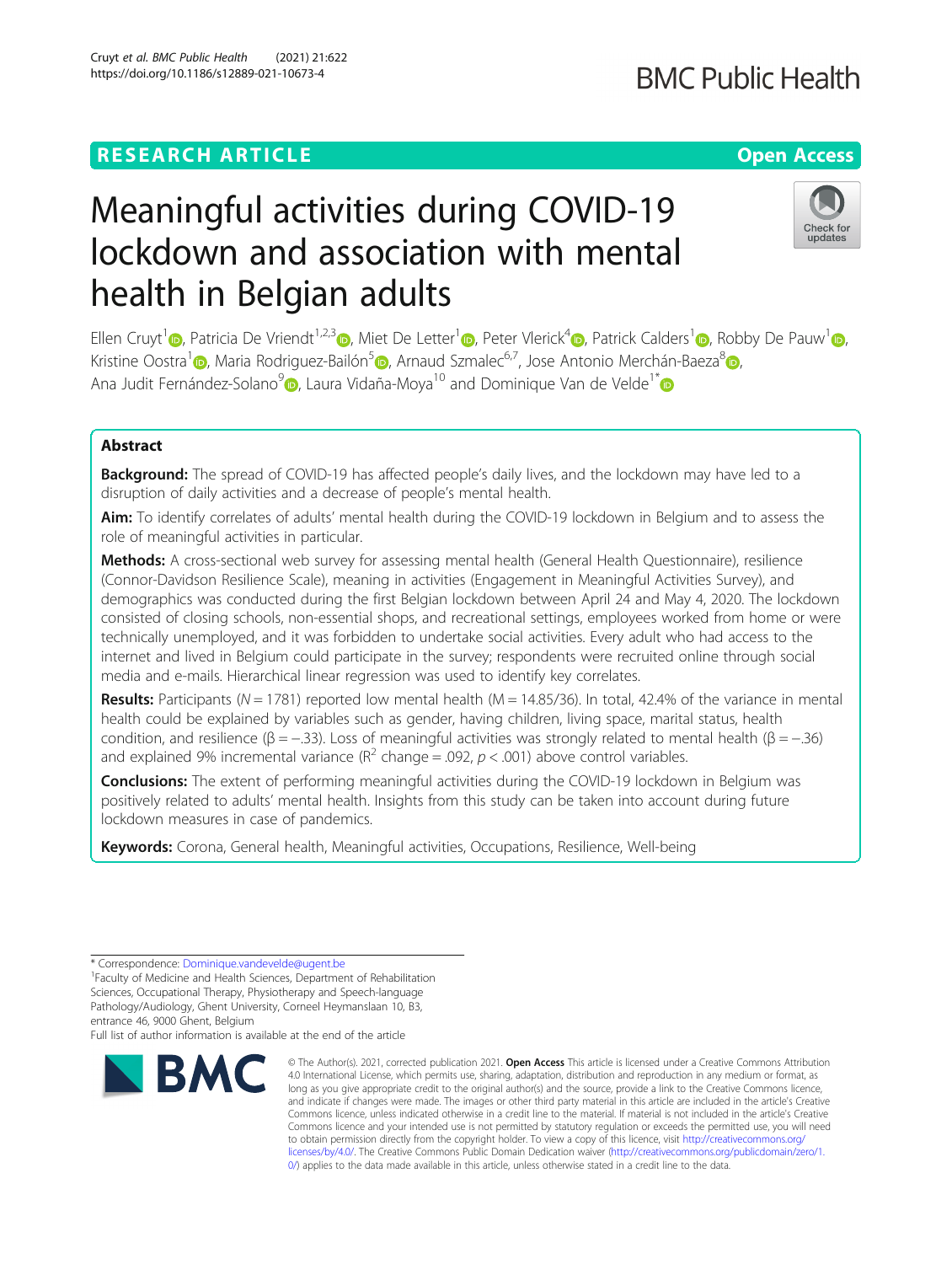### Background

Coronavirus disease 19 (COVID-19) is a novel infectious disease with an onset in Wuhan City, China, in December 2019 [[1\]](#page-12-0). Since then, COVID-19 has become a pandemic and can cause a severe acute respiratory syndrome that can lead to death [\[2](#page-12-0)]. The World Health Organization (WHO) declared the COVID-19 outbreak as a public health emergency of international concern [[3\]](#page-12-0). Governments around the globe implemented highly restrictive, sometimes intrusive measures under rapidly changing epidemiological situations [[4\]](#page-12-0).

Epidemic diseases are a permanent threat to global health. Nowadays, many infections such as smallpox and influenza can be prevented by vaccinations, and COVID-19 is not the first epidemic to affect Belgium. In the past, Europe, including Belgium had to deal with (Mexican) influenza, smallpox, and the Black Plague. In recent decades, Belgium was spared life-threatening epidemics such as Severe Acute Respiratory Syndrome (SARS) in 2003, which had very similar symptoms of COVID-19 [[5\]](#page-12-0). This is therefore the first time the majority of the Belgian population has experienced something so manifest and profound.

On March 13, 2020, a lockdown in Belgium was a necessary preventive action to avert the threat of a health crisis [[6\]](#page-12-0). Despite this lockdown in the month of June, 2020, more than 15,000 COVID-19 related deaths were reported for Belgium's population of about 11 million people, that is, 174 deaths per day per million inhabitants (data retrieved on the first of August, 2020) [\[7](#page-12-0)].

Research has shown that epidemics can cause severe and variable psychological effects on people [\[8](#page-12-0), [9\]](#page-12-0). The growing literature on COVID-19 has already shown that the pandemic and accompanying measures have had a profound effect on–besides health issues–all aspects of society, including mental health [[10](#page-12-0), [11\]](#page-12-0). Because mental health under COVID-19 is now among the foremost public health concerns throughout the world, it is also one of the most researched topics [[12](#page-12-0)]. Most of the mental health-related studies during COVID-19 focused on caregivers, such as nurses and physicians, who are on the frontlines of the pandemic responses [\[13](#page-12-0)–[17](#page-12-0)] or considered the mental health of COVID-19 patients [[18](#page-12-0)].

COVID-19 and mental health is, to date, a rapidly growing field of research. The results are fragmented and a clear picture is still missing. Several mental health studies on COVID-19 found associations between demographic characteristics and mental health. It seems that younger people (< 30 years, inclusive of students [[19](#page-12-0), [20\]](#page-12-0)) [[13,](#page-12-0) [21](#page-13-0)–[25](#page-13-0)]; women [[9,](#page-12-0) [13,](#page-12-0) [19,](#page-12-0) [20,](#page-12-0) [22,](#page-13-0) [26\]](#page-13-0); healthcare workers [[13,](#page-12-0) [21\]](#page-13-0); unemployed people [\[19\]](#page-12-0); adults who have children [[27](#page-13-0), [28](#page-13-0)]; people living in rural areas [[29\]](#page-13-0); those having cancer or chronic diseases [\[23\]](#page-13-0); those living with family member at high risk for COVID-19 [[9\]](#page-12-0); and those living alone [[23\]](#page-13-0) have the highest risk to develop mental health problems such as anxiety or depression during the COVID-19 crisis.

So far none of these studies on mental health during COVID-19 took the role or potential influence of one's daily meaningful activities on adult mental health into account, although the lockdown has had a major impact on daily activities [[30\]](#page-13-0) and previous research has shown that daily activities can have a huge impact on one's mental health [\[31](#page-13-0)–[36\]](#page-13-0).

Activity engagement has also been associated with lower levels of mental health symptoms due to the meaning people attribute to their daily activities [[37](#page-13-0)–[41](#page-13-0)]. Indeed, activity engagement contributes strongly to humans' sense of purpose in life and fulfilment of psychological basic needs (e.g. need for autonomy, need to belong, and need for competence) leading to better health  $[42]$  $[42]$ , well-being  $[43, 44]$  $[43, 44]$  $[43, 44]$  $[43, 44]$  $[43, 44]$ , and successful aging [[45](#page-13-0)–[47](#page-13-0)]. This suggests that the COVID-19 lockdown and the implied immediate and unprecedented impact on multiple facets of life might influence one's mental health due to a diminished sense of purpose and/or frustration of these psychological needs. This may be especially true for adults who are undergoing a critical time of interpersonal development, education, family development, and career building. For instance, young adults are at high risk for mental health problems as they reported elevated loneliness and depression even after the first 5 months of exposure to the COVID-19 pandemic [\[22](#page-13-0)].

Considering the relevance of meaningful activities for mental health, it can be concluded that there is a gap in the COVID-19 literature about the relationship between mental health and meaningful activities during lockdown. This study therefore examined whether meaning in activities was associated with mental health, regardless of demographic and personal characteristics (e.g., resilience).

The hypothesis (H) of this study was that the inability to engage in meaningful activities during COVID-19 lockdown would be a contributing factor for low mental health. Specifically, we expected a positive association between engaging in meaningful activities and mental health in adults, even after taking control variables into account.

### Materials and methods Study design

A cross-sectional online survey was conducted among a sample of adults in Belgium, via the online platform Limesurvey©. The study adhered to the strengthening of the reporting of observational studies in epidemiology (STROBE) statement [[48\]](#page-13-0).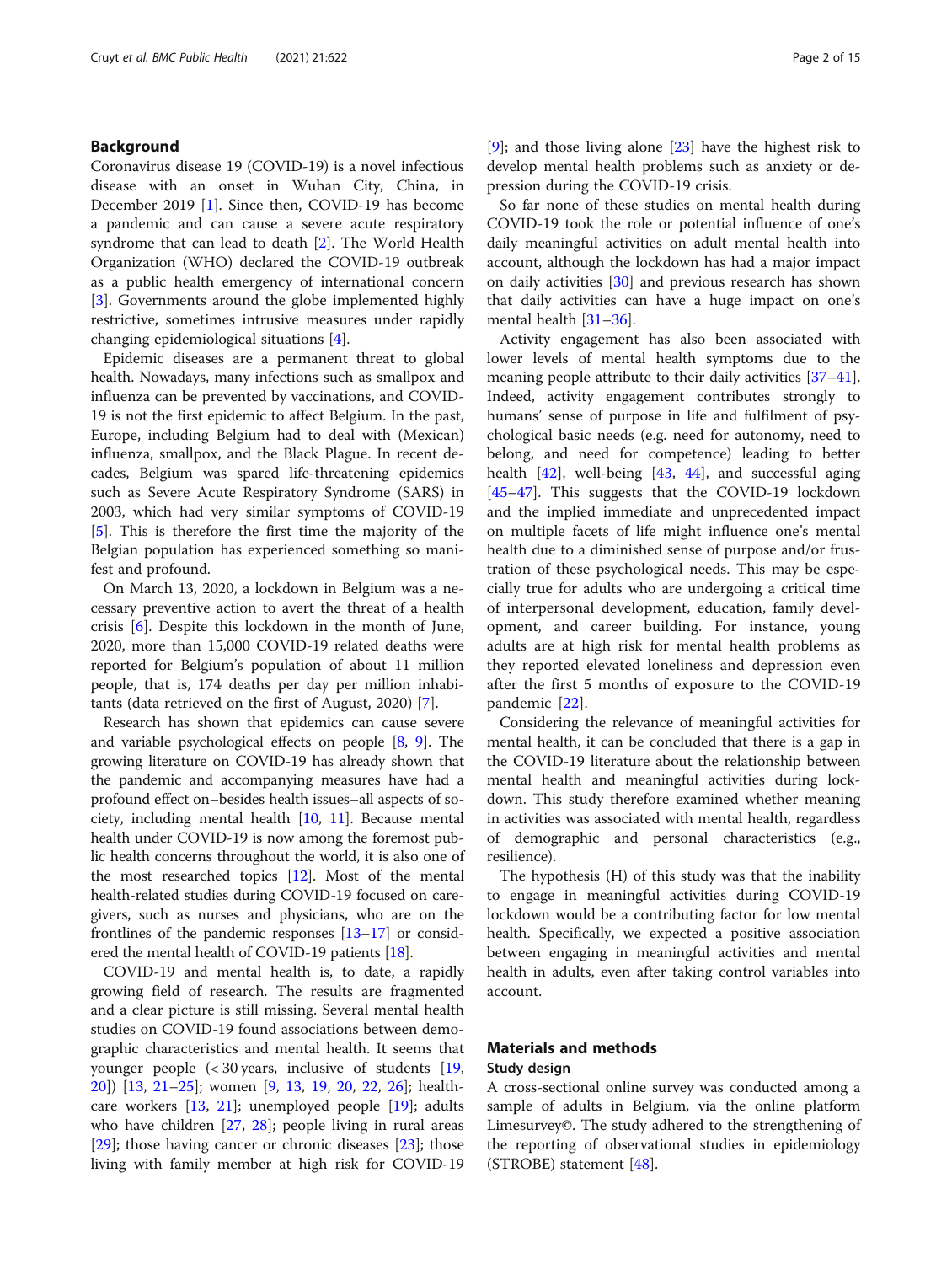#### Procedure and participants

The first lockdown measures in Belgium began on March 13, 2020, comprising the following restrictions: (1) primary schools, Universities of Applied Sciences, and Universities had to close and turned digital; (2) all not-essential shops had to close, and only food-related shops were permitted to be open; (3) businesses had to close and employees became technically unemployed or had to work from home; (4) planned activities such as concerts and, sports events were cancelled; (5) recreational settings such as cinemas and, fitness centers, had to close; and (6) it was forbidden to see family and friends outside one's own house and to undertake social activities. These measures lasted until May 4, 2020, when the number of COVID-19 infections stabilized.

The web-based self-reported questionnaire was distributed online in Belgium (Flanders and Wallonia) between April 24 (6 weeks after elapsing the total lockdown) and May 4, 2020. The data collection stopped after the government introduced a reduction in the measures with a gradual start-up of work, shops, and schools.

Participants were recruited through online communications on social media (Facebook, e-mails, Twitter, and LinkedIn) and through e-mails (sent to the authors' networks, patient associations, colleges, and universities).

To capture the entire lifespan of adulthood, every adult, aged 18 years or older, who had access to the internet and lived in Belgium, could voluntarily and anonymously participate in the study. Participants under the age of 18 were excluded because they are too young to answer the survey questions properly and are still dependents on their parents.

#### Measures

Three standardized and validated measurement instruments were integrated into the online questionnaire and supplemented by additional questions to describe the study sample.

#### Part 1: Sociodemographic and activity related data

The first part of the online questionnaire included operationalizations of the following descriptive variables: age, gender, educational level, marital status, having children, employment status (with working situation), living situation, living region, living area, living space, health condition, and whether the participants were informal caregivers or receiving informal care.

Next, participants were presented a fixed list of 18 daily activities. These activities were relevant across all stages of adulthood and were identified through a literature study including basal, instrumental, and advanced activities of daily living. A consensus was made based on the expertise of the research team, and the activities were linked to the nine domains of the International Classification of Functioning and Disability and Health (ICF) [\[49](#page-13-0)].

Participants were asked to indicate whether or not they performed each of these daily activities before the COVID-19 crisis. If so, they had to indicate whether they adapted the activity during COVID-19. Four category options were provided: (1) as usual (in the same manner compared to before the COVID-19 crisis); (2) in another environment (e.g., at home instead of the office); (3) in another way (e.g., online shopping instead of shopping in the street); and (4) another activity evoking the same purpose or meaning (e.g., going for a walk instead of going to the gym). Selecting one or more categories was possible.

#### Part 2: instruments

The general health questionnaire (GHQ) Participants' mental health was assessed using the 12-item version of the GHQ, which is a valid and reliable instrument for assessing psychological morbidity and distress [[50\]](#page-13-0). This widespread validated instrument is used by the govern-ment in (epidemiological) studies in Belgium [[51](#page-13-0)–[53](#page-13-0)]. It had a sensitivity of 83.4% and specificity of 76.3% [\[54](#page-13-0)]. Internal consistency of the GHQ in this study sample was calculated with the Cronbach's Alpha. Every item (e.g., Lately, have you lose much sleep over worry?) has four answer options using a Likert scale (0= 'not at all'; 1= 'no more than usual'; 2= 'rather more than usual'; or 3= 'much more than usual'). The total sum scores can range from 0 to 36, with higher total scores reflecting higher levels of psychological morbidity or distress. A score of 12 or lower in adults indicates psychological well-being [[54\]](#page-13-0).

The Connor-Davidson resilience scale (CD-RISC) The CD-RISC measures the personal characteristic of resilience, broadly conceptualized as healthy and adaptive functioning in the aftermath of adversity [[55,](#page-13-0) [56](#page-13-0)]. The 10-item CD-RISC (e.g., 'I am able to adapt when changes occur') is scored on a 5-point Likert scale ranging from  $0=$  'not true at all' to  $4=$  'true nearly all of the time'. The total sum score ranges from 0 to 40. A higher score indicates higher resilience [[57](#page-13-0)]. The CD-RISC is a widely recognized and well-validated measurement of resilience in different cultures [[58\]](#page-13-0) and populations [\[59](#page-13-0)]. In adults, the threshold score is  $29$  [[60\]](#page-13-0). It showed a good convergent validity, accounted for high explained variance (81.5%), and overall correlation values on divergent validity were close to zero  $[61]$  $[61]$ . Internal consistency of the CD-RISC in this study sample was calculated with Cronbach's Alpha.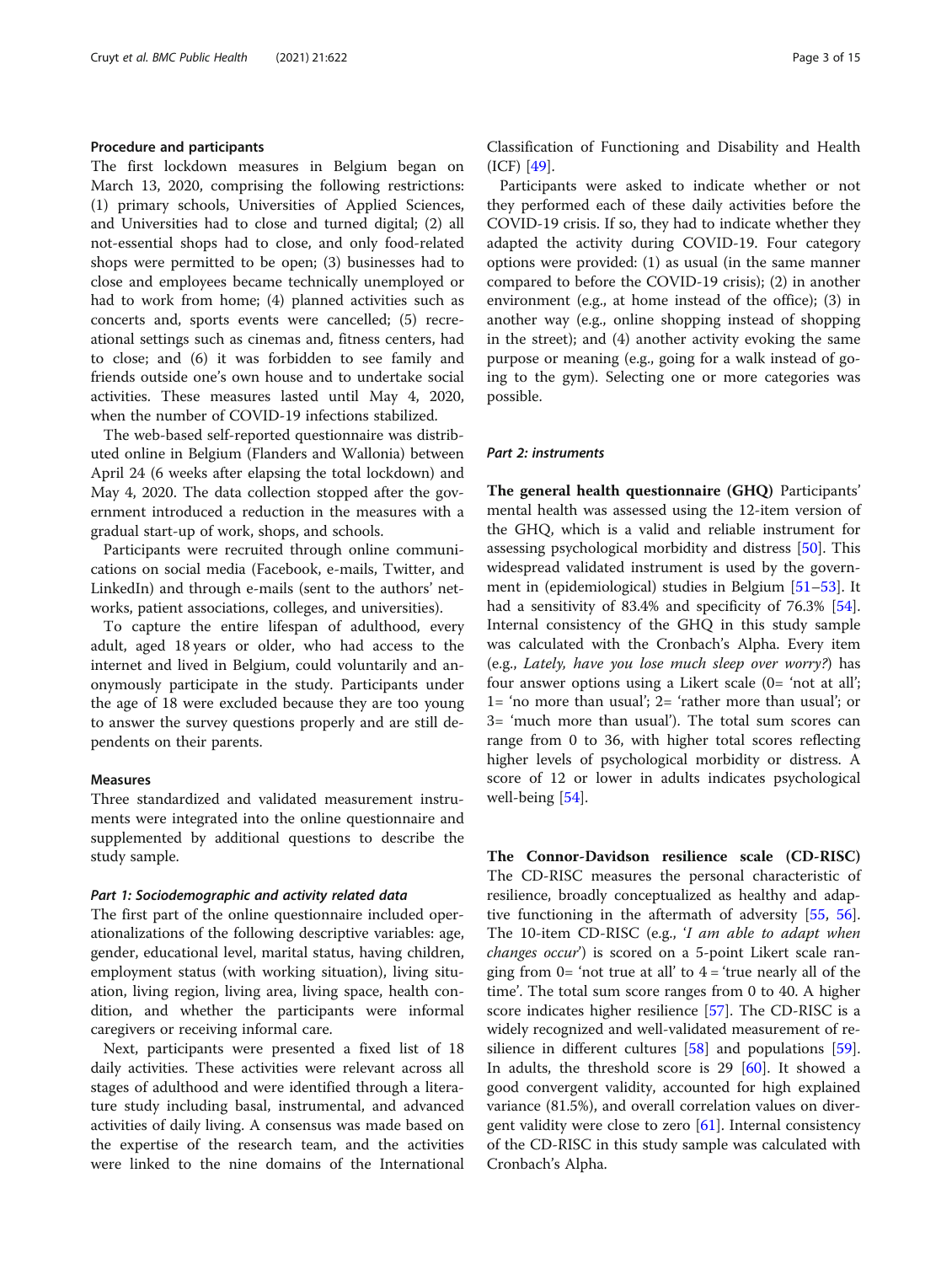The engagement in meaningful activities survey (EMAS) The 12-item EMAS with 4-point Likert scale according to Eakman  $[62]$  $[62]$  was used. This measure was developed to assess aspects of activity meaning and emphasizes activity's congruity with one's value system and its ability to fulfill basic needs and mastery. The EMAS uses the broad term 'activities' to represent typical activities within self-care, leisure, and productivity. Participants were asked to rate each statement (e.g. 'The activities I do reflect the kind of person I am') on a 4-point Likert scale, ranging from  $1 = '$ seldom' to  $4 = '$ always'. A total sum score ranges from 12 to 48. The meaningfulness of a person's activities can be either low (EMAS  $\langle$  29), moderate (EMAS 29–41), or high (EMAS > 41). The EMAS was found to have adequate test-retest reliability  $(r = .71)$  and significant positive correlations and negative zero-order correlations with measures of meaning and purpose in life, depressive symptomology, life satisfaction, and health-related quality of life [\[50,](#page-13-0) [63\]](#page-14-0). Internal consistency of the EMAS in this study sample was calculated with Cronbach's Alpha.

#### Data analysis

Only full completed questionnaires were used for statistical analyses. All statistics were performed using SPSS 26 (SPSS Inc., Chicago, IL) and a  $p < .05$  was considered significant in all analyses. A descriptive analysis (frequencies and means) of the sample (demographics and activities during COVID-19) was conducted.

#### Step 1: bivariate analysis

In preparation for the multivariate analysis and to identify significant correlates of mental health, all potential relevant variables retrieved from the survey were associated with mental health. Bivariate analysis through between-group differences in mental health (GHQ) regarding nominal and ordinal independent variables was evaluated by Mann–Whitney U tests for questions with two answer categories (gender, having children, living area, informal caregiver, receiving care, living space) and Kruskal–Wallis tests for questions with more than two answer categories (marital status, educational level, employment status, living condition, region, working situation, health condition). Mann–Whitney U tests were conducted after the Kruskal–Wallis tests to find which groups significantly differed from each other based on GHQ scores. Spearman's correlation coefficients were obtained for the continuous independent variables (age, EMAS, and CD-RISC).

#### Step 2: multivariate analysis

To test the hypothesis, multivariate analysis with hierarchical multiple linear regression was used. All categorical variables with more than two answer categories were transformed into 'dummy variables'. In Model 1, regression coefficients were calculated for the control variables retrieved from bivariate analysis. The factor 'meaningful activities' was added in Model 2 to examine whether meaningful activities are statistically significantly related to mental health, while adjusting for key confounding variables (demographic and personal characteristics). Models were screened for multicollinearity according to the calculations of the Variance Inflation Factor (VIF). F-values below 0.10 were automatically removed because can be considered insignificant.

#### Results

# Descriptive results

Sociodemographic variables

In total, a convenience sample of 1781 participants completed the questionnaire. Descriptive data for the independent variables are displayed in Table [1](#page-4-0).

#### Activities during the COVID-19 lockdown

An overview of the activities that the participants performed before and during the COVID-19 crisis can be found in Table [2.](#page-5-0) Thirty-seven percent of the respondents who indicated that they did social activities outside the home before COVID-19 stopped these activities during COVID-19 lockdown. Approximately, two-third of the students who did a student job and nearly 50 % of the adults who volunteered before the COVID-19 crisis had to quit these activities. Activities that continued indoors, alone, or in a 'bubble' with closest family, such as leisure time (97.3%), caring for family (99.4%), household (99.3%), doing chores in the house (98%), and self-care (99.8%), were largely retained.

Table [3](#page-5-0) shows whether or not participants adapted their activities during the lockdown according to the four described categories. The activities that were performed in-house during the COVID-19 lockdown were hardly modified. In particular, taking care of themselves (61%) and the family (56%), cooking healthy foods (68%), sexual activity (83%), doing household-related activities (79%), doing chores in the house (61%) and performing student jobs (82%) did not happen any differently than prior to the COVID-19 outbreak.

However, other daily activities such as sports (48%), religion (56%), attending trainings (66%), and going to work (65%) were still performed but largely in a different environment. Adults social outside activities (70%), attending trainings (84%), and caring for others outside the family (55%) were performed in a different manner during COVID-19 lockdown.

Finally, 35% of the participants regularly cared for their health through sports, and 36% of the participants performed social activities prior to the COVID-19 outbreak reported that they replaced these daily activities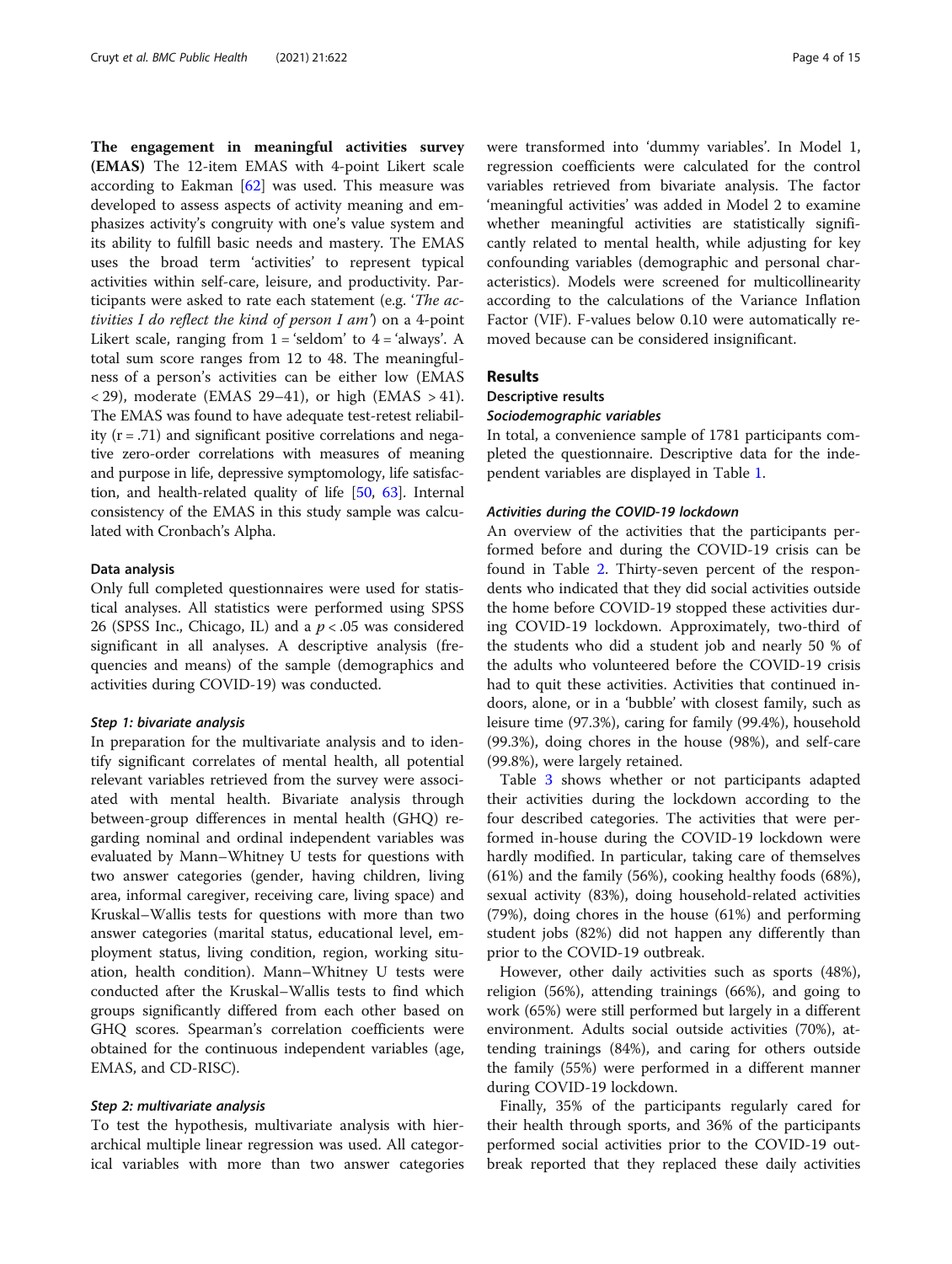| Mean age (SD)                   | 34.79 (16.8)                                  |                |             |  |  |  |
|---------------------------------|-----------------------------------------------|----------------|-------------|--|--|--|
|                                 |                                               | $\%$           | N           |  |  |  |
| Gender                          | Woman                                         | 75.3           | 1341        |  |  |  |
|                                 | Men                                           | 24.7           | 440         |  |  |  |
| Marital status                  | Married                                       | 27.4           | 489         |  |  |  |
|                                 | Divorced                                      | 2.8            | 50          |  |  |  |
|                                 | Single                                        | 37.4           | 667         |  |  |  |
|                                 | Widow                                         | 1.3            | 23          |  |  |  |
|                                 | Living together                               | 18.8           | 335         |  |  |  |
|                                 | Other                                         | 12.2           | 217         |  |  |  |
| Educational level               | Elementary school                             | 0.6            | 10          |  |  |  |
|                                 | Middle school                                 | 22.8           | 406         |  |  |  |
|                                 | University of Applied Sciences and University | 76.6           | 1365        |  |  |  |
| Health condition                | Healthy                                       | 78             | 1389        |  |  |  |
|                                 | Acutely ill                                   | 2.9            | 52          |  |  |  |
|                                 | Chronically ill                               | 17.9           | 318         |  |  |  |
|                                 | Mentally ill                                  | 1.2            | 22          |  |  |  |
| Employment status               | Student                                       | 45             | 801         |  |  |  |
|                                 | Employed                                      | 37.3           | 664         |  |  |  |
|                                 | Unemployed                                    | 17.7           | 316         |  |  |  |
| Working situation (if employed) | I work from home                              | 26.1           | 465         |  |  |  |
|                                 | I work as usual                               | 10.9           | 195         |  |  |  |
|                                 | Technically unemployed                        | 2.6            | 47          |  |  |  |
|                                 | Other                                         | 4.4            | 79          |  |  |  |
| Having children                 | Yes                                           | 33.7           | 601         |  |  |  |
|                                 | No                                            | 66.2           | <b>1180</b> |  |  |  |
| Living situation                | Living alone                                  | 9              | 160         |  |  |  |
|                                 | Living alone with children                    | $\overline{2}$ | 35          |  |  |  |
|                                 | Living together without children              | 23.9           | 425         |  |  |  |
|                                 | Living together with children                 | 18.5           | 330         |  |  |  |
|                                 | Living with parents, family                   | 41.7           | 742         |  |  |  |
|                                 | In a student room alone                       | 0.8            | 15          |  |  |  |
|                                 | In a dorm with another student                | 2.3            | 41          |  |  |  |
| Living region                   | Flanders (Dutch-speaking part)                | 94.7           | 1687        |  |  |  |
|                                 | Wallonia (French-speaking part)               | 3.2            | 57          |  |  |  |
|                                 | <b>Brussels</b>                               | 2.1            | 37          |  |  |  |
| Living area                     | Urban                                         | 42.5           | 757         |  |  |  |
|                                 | Rural                                         | 57.5           | 1024        |  |  |  |
| Living space                    | House, apartment with garden or balcony       | 92.1           | 1640        |  |  |  |
|                                 | Studio, apartment without balcony             | 7.9            | 141         |  |  |  |
| Giving informal care            | Yes                                           | 9.3            | 166         |  |  |  |
|                                 | No                                            | 90.7           | 1615        |  |  |  |
| Receiving informal care         | Yes                                           | 6.1            | 108         |  |  |  |
|                                 | No                                            | 93.9           | 1673        |  |  |  |
|                                 |                                               |                |             |  |  |  |

## <span id="page-4-0"></span>**Table 1** Overview of sociodemographic characteristics of the study sample ( $N = 1781$ )

SD Standard deviation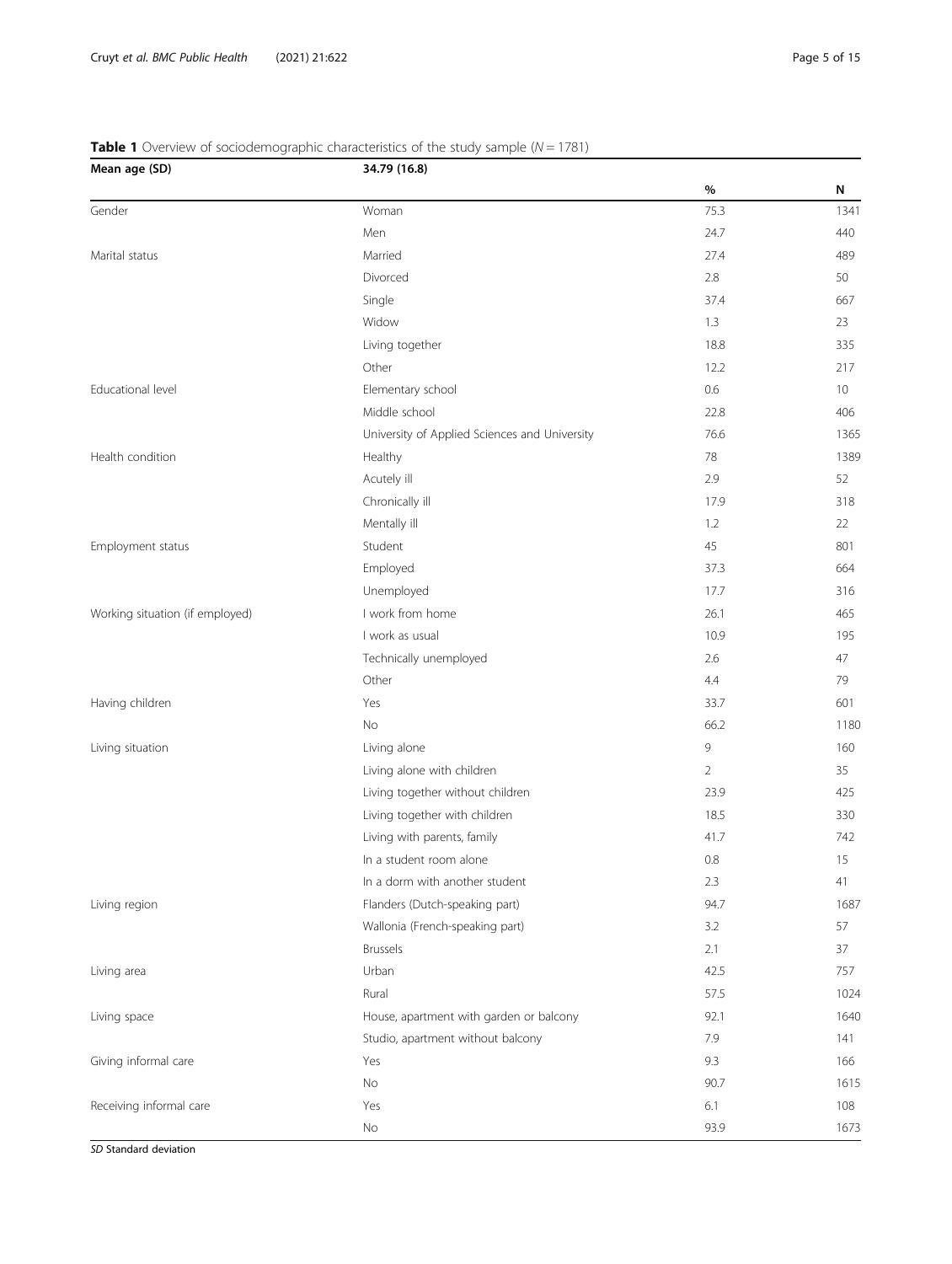<span id="page-5-0"></span>

|  |  | <b>Table 2</b> Percentages of participants who discontinued or maintained the selected activities during COVID-19 lockdown |  |
|--|--|----------------------------------------------------------------------------------------------------------------------------|--|
|  |  |                                                                                                                            |  |

|                                                               | 'Don't do anymore'Participants who discontinued 'Still do'Participants who maintained the<br>activities | activities |
|---------------------------------------------------------------|---------------------------------------------------------------------------------------------------------|------------|
| Self-care ( $n = 1754$ )                                      | 0.2%                                                                                                    | 99.8%      |
| Free time activities indoors ( $n = 1697$ )                   | 2.7%                                                                                                    | 97.3%      |
| Social activities outdoors ( $n = 1619$ )                     | 37.4%                                                                                                   | 62.6%      |
| Household ( $n = 1616$ )                                      | 0.7%                                                                                                    | 99.3%      |
| Free time activities outdoors ( $n = 1473$ )                  | 17%                                                                                                     | 83%        |
| Caring for my health through sports ( $n = 1436$ )            | 3.7%                                                                                                    | 96.3%      |
| Caring for my health through cooking ( $n =$<br>1351)         | 2.7%                                                                                                    | 97.3%      |
| Sexuality ( $n = 1255$ )                                      | 13.1%                                                                                                   | 86.9%      |
| Attending a training ( $n = 945$ )                            | 4.6%                                                                                                    | 95.4%      |
| Doing chores in and around the house $(n =$<br>841)           | 2%                                                                                                      | 98%        |
| Going to work ( $n = 792$ )                                   | 6.4%                                                                                                    | 93.6%      |
| Caring for family ( $n = 515$ )                               | 0.6%                                                                                                    | 99.4%      |
| Caring for others outside the family ( $n = 465$ )            | 18.5%                                                                                                   | 81.5%      |
| Volunteering work ( $n = 401$ )                               | 48.9%                                                                                                   | 51.1%      |
| Caring for my health through mental activities<br>$(n = 385)$ | 7%                                                                                                      | 93%        |
| Student job ( $n = 326$ )                                     | 68.4%                                                                                                   | 31.6%      |
| Doing chores for other people ( $n = 169$ )                   | 39.6%                                                                                                   | 60.4%      |
| Religious activities ( $n = 92$ )                             | 12%                                                                                                     | 88%        |

 $n$  = number of participants who performed the activity before the COVID-19 crisis

# Table 3 Percentages of participants who (did not) change(d) their activities during COVID-19

|                                                              | Not different | In another environment | In another way | Comparable activity |
|--------------------------------------------------------------|---------------|------------------------|----------------|---------------------|
| Self-care ( $n = 1750$ )                                     | 61%           | 15%                    | 22%            | 16%                 |
| Free time activities indoors ( $n = 1651$ )                  | 44%           | 29%                    | 22%            | 29%                 |
| Social activities outdoors ( $n = 1015$ )                    | 11%           | 40%                    | 70%            | 36%                 |
| Household ( $n = 1603$ )                                     | 79%           | 7%                     | 13%            | 7%                  |
| Free time activities outdoors ( $n = 1226$ )                 | 16%           | 69%                    | 56%            | 10%                 |
| Caring for my health through sports ( $n = 1383$ )           | 32%           | 48%                    | 34%            | 35%                 |
| Caring for my health through cooking ( $n = 1317$ )          | 68%           | 20%                    | 15%            | 7%                  |
| Sexuality ( $n = 1085$ )                                     | 83%           | 4%                     | 10%            | 5%                  |
| Attending trainings ( $n = 902$ )                            | 6%            | 66%                    | 84%            | 4%                  |
| Doing chores in and around the house ( $n = 824$ )           | 61%           | 17%                    | 27%            | 8%                  |
| Going to work ( $n = 741$ )                                  | 23%           | 65%                    | 31%            | 2%                  |
| Caring for family $(n = 513)$                                | 56%           | 15%                    | 23%            | 23%                 |
| Caring for others outside the family ( $n = 382$ )           | 25%           | 32%                    | 55%            | 4%                  |
| Volunteering work ( $n = 205$ )                              | 27%           | 39%                    | 48%            | 12%                 |
| Caring for my health through mental activities ( $n = 358$ ) | 46%           | 23%                    | 26%            | 29%                 |
| Student job ( $n = 106$ )                                    | 82%           | 6%                     | 8%             | 4%                  |
| Doing chores for other people $(n = 102)$                    | 37%           | 24%                    | 40%            | 18%                 |
| Religious activities ( $n = 81$ )                            | 37%           | 56%                    | 26%            | 7%                  |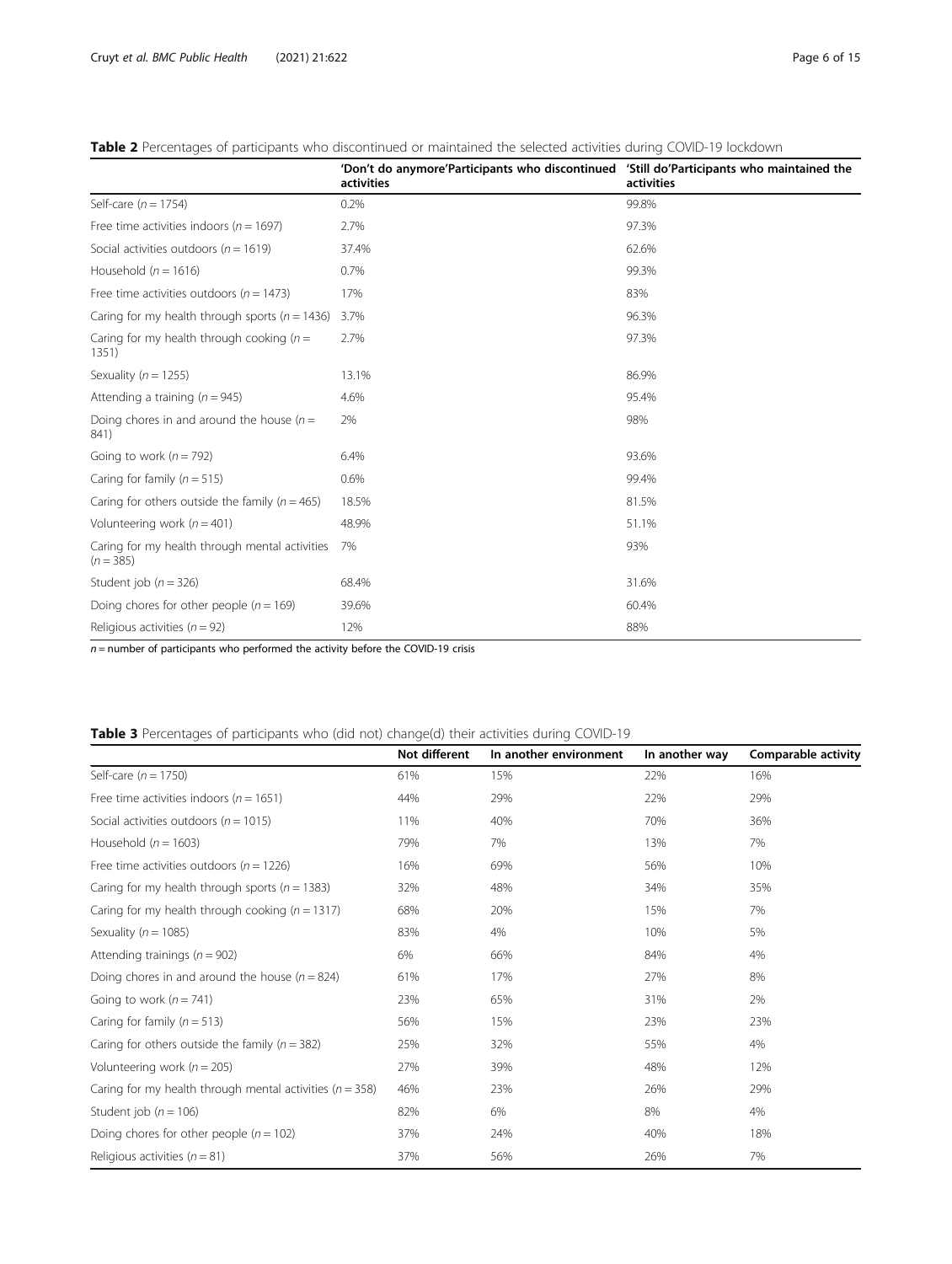with other still comparable activities evoking the same purpose or meaning.

#### Mental health, resilience and meaning in activities

Internal consistency of the measurement instruments was calculated for GHQ (Cronbach's Alpha = .888), EMAS (Cronbach's Alpha = .907), and CD-RISC (Cronbach's alpha = .883), and showed a good to excellent internal consistency for every instrument.

The mean GHQ score for the overall sample was 14.85. Based on the threshold score of 12 for adults, the mean score lies above the threshold score which reflects higher levels of psychological morbidity or distress.

Participants scored on average 24.85 on the CD-RISC, which indicates a lower resilience than the cut-off score of 29 for adults.

Based on the EMAS categories, 655 participants experienced low meaning in activities, 1013 participants experienced a moderate sense of meaning in their activities, and 83 experienced high meaning in their activities.

#### Bivariate analysis

The independent variables that were statistically significantly associated with mental health (GHQ) in the Mann–Whitney U test were gender, having children, living area, and living space. The results are displayed in Table 4. Woman scored significantly higher in the GHQ

than men  $(p < .001)$ , which indicates lower mental health. Participants who had children scored significantly lower in the GHQ than adults without children, which indicates better mental health ( $p < .001$ ). People living in an urban living area had lower mental health than participants who lived in a rural area ( $p = .004$ ). Participants whose living space included a garden or balcony had a lower score in the GHQ which reflects better mental health  $(p < .001)$ .

The significant independent variables associated with mental health and retrieved from the Kruskal-Wallis test were marital status, employment status, living condition, health condition. The results are displayed in Table [5.](#page-7-0)

Married respondents scored significantly lower in the GHQ than being divorced  $(p=.033)$ , being alone  $(p < .001)$ , and living together  $(p < .001)$ , which indicates better mental health.

Being alone scored significantly lower in the GHQ than being a widow  $(p=.019)$  or living together  $(p < .001)$ , meaning better mental health.

Students scored significantly higher in the GHQ than employed ( $p < .001$ ) and unemployed adults ( $p < .001$ ), indicating worse mental health.

Living alone scored significantly higher in the GHQ than living together with  $(p = .001)$  and without children  $(p=.002)$ , meaning lower mental health.

Participants who lived with parent(s) or family scored higher in the GHQ than those living alone ( $p = .025$ ),

Table 4 Overview bivariate analysis results (1): Mann-Whitney U test: differences between (dichotomous) groups for the General Health Questionnaire  $(N = 1781)$ 

|                       | GHQ Mean (SD) | Mann-Whitney U | Z        | P      |
|-----------------------|---------------|----------------|----------|--------|
| Gender                |               | 230,410        | $-6.909$ | < .001 |
| Woman                 | 15.44 (6.80)  |                |          |        |
| Men                   | 13.04 (6.55)  |                |          |        |
| Having children       |               | 258,587        | $-9.364$ | < .001 |
| Yes                   | 12.89 (6.58)  |                |          |        |
| No                    | 15.84 (6.72)  |                |          |        |
| Living area           |               | 356,404        | $-2.909$ | < 0.05 |
| Rural                 | 14.44 (6.71)  |                |          |        |
| Urban                 | 15.41 (6.92)  |                |          |        |
| Informal caregiver    |               | 123,306        | $-1.704$ | .088   |
| Yes                   | 15.65 (6.90)  |                |          |        |
| No                    | 14.77 (6.80)  |                |          |        |
| <b>Receiving care</b> |               | 81,136         | $-1.779$ | .075   |
| Yes                   | 16.14 (7.40)  |                |          |        |
| No                    | 14.77 (6.77)  |                |          |        |
| Living space          |               | 91,852.5       | $-4.06$  | < .001 |
| Balcony/garden        | 14.62 (6.67)  |                |          |        |
| No balcony/garden     | 17.50 (7.9)   |                |          |        |

Higher scores in GHQ means lower mental health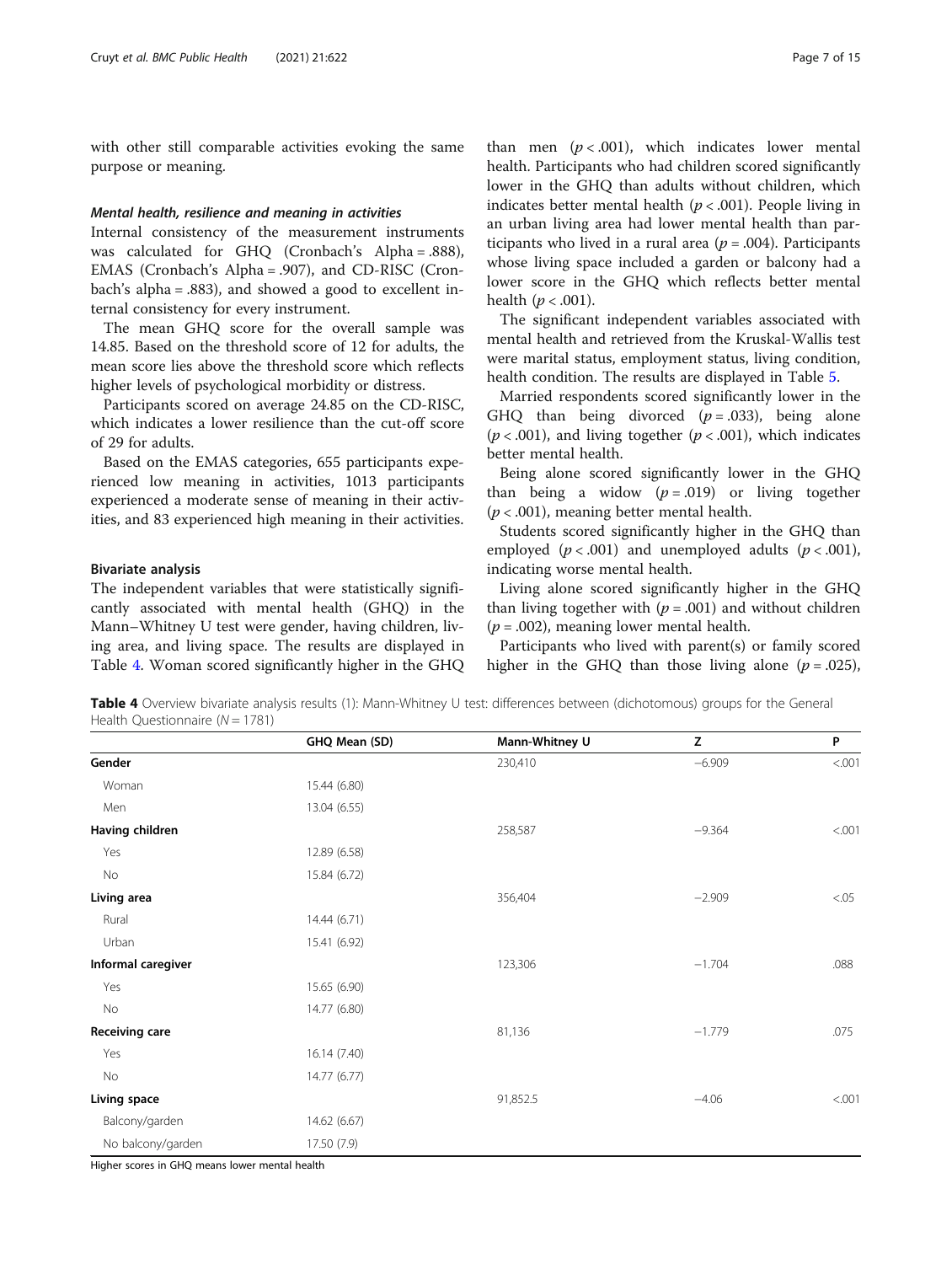<span id="page-7-0"></span>Table 5 Overview bivariate analysis results (2): Kruskal–Wallis test: differences between (categorical) groups for the General Health Questionnaire followed by Mann–Whitney U ( $N = 1781$ )

|                                     | <b>GHQ Mean</b><br>(Range; SD) | <b>GHQ Median</b><br>(inter quartile) | P-value Kruskal-<br><b>Wallis</b> | P-value Mann-Whitney U <sup>a</sup> |
|-------------------------------------|--------------------------------|---------------------------------------|-----------------------------------|-------------------------------------|
| <b>Marital status</b>               |                                |                                       | < .001                            |                                     |
| 1.Married                           | 12.54 (0-36; 6.18)             | 11(9)                                 |                                   | .033 between 1 and 2                |
| 2.Divorced                          | 14.74 (3-32; 7.08)             | 15(11)                                |                                   | <.001 between 1 and 3               |
| 3.Alone                             | 16.56 (1-36; 6.79)             | 16(10)                                |                                   | <.001 between 1 and 5               |
| 4. Widow                            | 12.91 (1-23; 5.61)             | 13(7)                                 |                                   | <.001 between 1 and 6               |
| 5. Living together                  | 14.17 (0-36; 6.73)             | 13(10)                                |                                   | .019 between 3 and 4                |
| 6.Other                             | 16.07 (2-35; 6.81)             | 16(10)                                |                                   | <.001 between 3 and 5               |
|                                     |                                |                                       |                                   | .001 between 5 and 6                |
| <b>Educational level</b>            |                                |                                       | .156                              |                                     |
| Primary education                   | 12.3 (4-20; 5.74)              | 10.50(11)                             |                                   |                                     |
| Secondary education                 | 15.44 (1-35; 7.17)             | 14.50 (11)                            |                                   |                                     |
| Higher education                    | 14.69 (0-36; 6.71)             | 14(10)                                |                                   |                                     |
| <b>Employment status</b>            |                                |                                       | < .001                            |                                     |
| 1.Student                           | 16.67 (1-36; 6.80)             | 16(9)                                 |                                   | <.001 between 1 and 2               |
| 2.Employed                          | 13.16 (0-34; 6.25)             | 12(9)                                 |                                   | <.001 between 1 and 3               |
| 3.Not employed                      | 13.78 (1-36; 6.90)             | 12(9)                                 |                                   |                                     |
| Living condition                    |                                |                                       | < .001                            |                                     |
| 1.Alone                             | 15.19 (2-35; 7.30)             | 14(11)                                |                                   | .002 between 1 and 3                |
| 2.Alone with children               | 14.29 (1-29; 6.97)             | 15 (10)                               |                                   | .001 between 1 and 4                |
| 3. Living together without children | 13.09 (0-36; 6.23)             | 12(9)                                 |                                   | .025 between 1 and 5                |
| 4. Living together with children    | 12.83 (0-36; 6.47)             | 11.5(9)                               |                                   | .001 between 1 and 7                |
| 5. Living in with parent(s), family | 16.36 (1-36; 6.50)             | 16 (10)                               |                                   | .004 between 2 and 7                |
| 6.Room alone                        | 19.27 (5-36; 8.37)             | 21(12)                                |                                   | <.001 between 3 and 5               |
| 7. Room together                    | 19.34 (3-35; 8.01)             | 22(13)                                |                                   | .003 between 3 and 6                |
| 8.Other                             | 14.88 (3-34; 7.96)             | 13(11)                                |                                   | <.001 between 3 and 7               |
|                                     |                                |                                       |                                   | <.001 between 4 and 5               |
|                                     |                                |                                       |                                   | .002 between 4 and 6                |
|                                     |                                |                                       |                                   | <.001 between 4 and 7               |
|                                     |                                |                                       |                                   | .005 between 5 and 7                |
|                                     |                                |                                       |                                   | .025 between 7 and 8                |
| Region                              |                                |                                       | .545                              |                                     |
| Flanders                            | 14.88 (0-36; 6.80)             | 14(11)                                |                                   |                                     |
| Wallonia                            | 14.81 (3-34; 7.53)             | 14(11)                                |                                   |                                     |
| <b>Brussels</b>                     | 13.68 (2-32; 6.95)             | 12 (10)                               |                                   |                                     |
| <b>Working situation</b>            |                                |                                       | .504                              |                                     |
| Working from home                   | 13.36 (0-33; 6.44)             | 13(10)                                |                                   |                                     |
| Work as usual                       | 12.92 (4-30; 5.46)             | 11(8)                                 |                                   |                                     |
| Technically unemployed              | 14.74 (4-34; 7.54)             | 13 (10)                               |                                   |                                     |
| Other                               | 14.28 (0-36; 7.58)             | 13(8)                                 |                                   |                                     |
| <b>Health condition</b>             |                                |                                       | < 0.001                           |                                     |
| 1. Healthy                          | 14.63 (0-36; 6.66)             | 14 (10)                               |                                   | .011 between 1 and 2                |
| 2.Acute ill                         | 17.02 (2-31; 6.99)             | 16(11)                                |                                   | .001 between 1 and 4                |
| 3.Chronically ill                   | 15.06 (3-36; 7.09)             | 14 (10)                               |                                   | .042 between 2 and 3                |
| 4.Mentally ill                      | 20.23 (2-36; 9.17)             | 20.50 (11)                            |                                   | .003 between 3 and 4                |

To increase the interpretability, means as well as medians were displayed in this table. Higher scores in GHQ indicate lower mental health. <sup>a</sup>The numbers in the<br>last column correspond with the groups described in column 1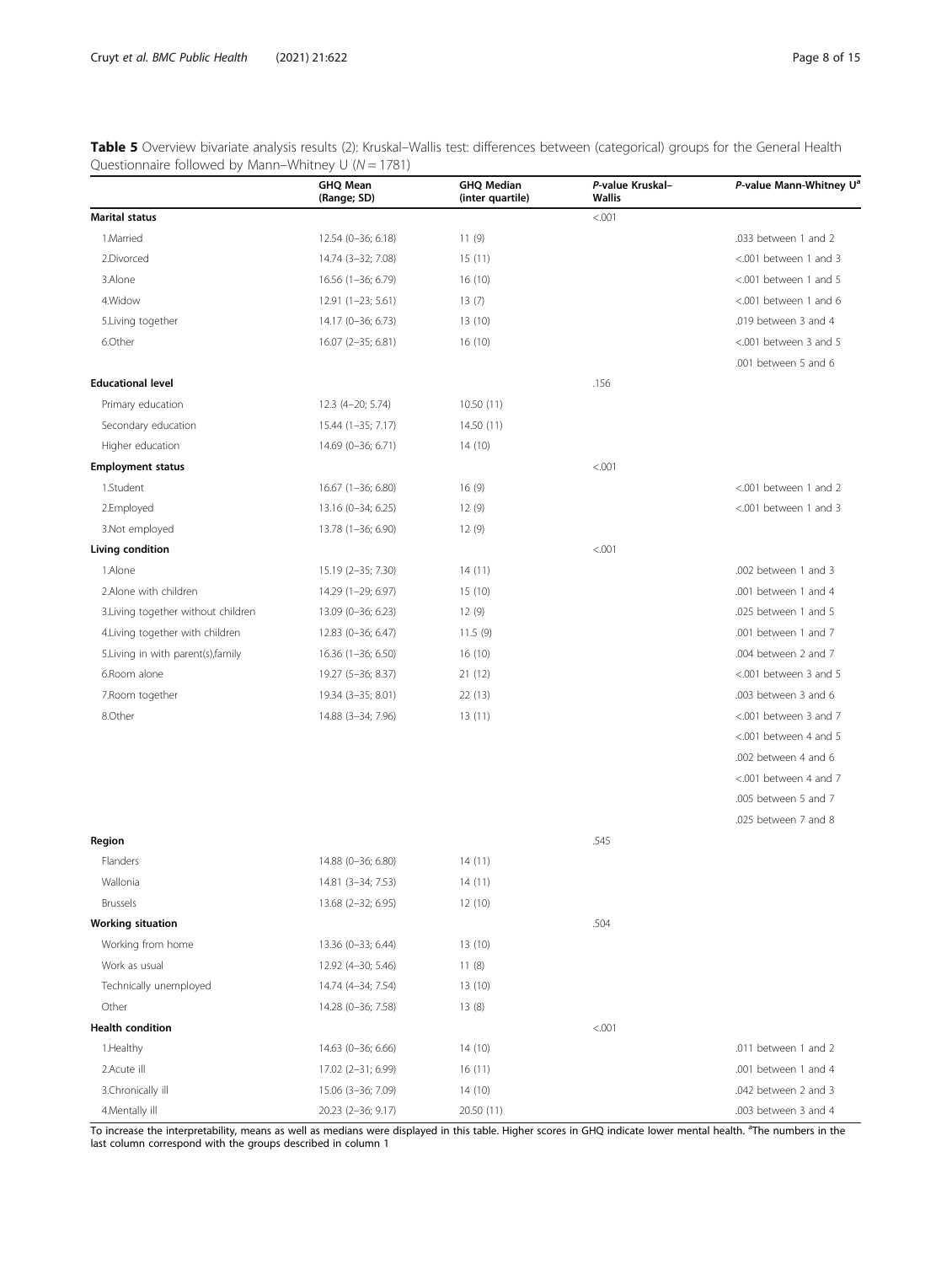living together (with children  $(p < .001)$  or without children  $(p < .001)$ ), meaning lower mental health.

Participants who lived in a room together with other people (e.g., student accommodation) scored higher in the GHQ than participants who lived alone  $(p=.001)$ , alone with children ( $p = .004$ ), or those living together (with children  $(p < .001)$  or without children  $(p < .001)$ ) or living in with parent(s) or family ( $p = .005$ ), meaning lower mental health.

Participants who lived in a room alone scored higher in the GHQ than participants who lived together, with children ( $p = .002$ ), meaning lower mental health.

Healthy participants scored lower in the GHQ than acutely ill participants ( $p = .011$ ) or mentally ill participants ( $p < .001$ ), which indicates better mental health. Chronically ill persons scored lower in the GHQ than mentally ill participants ( $p = .003$ ) and acutely ill participants ( $p = .042$ ), meaning better mental health.

As shown in Table 6, Spearman's Rho test showed a significant moderate relationship between EMAS-GHQ  $(Rs = -0.547, p < 0.001)$  and CD-RISC-GHQ  $(Rs = -0.524, p < 0.001)$  $p < .001$ ). Age was also significantly related to mental health (Rs =  $-.254, p < .001$ ).

VIF factors showed no problems in terms of multicollinearity, except for 'living condition' and 'marital status', which reflect both whether or not respondents live alone or share their life with someone. The decision based on a VIF factor of 1 was to exclude living condition. A closer look at the variables 'age', 'employment status' and 'having children' showed that they intrinsically indicate the same thing, namely the stage of life. The correlations between age and employment status  $(r = .792)$ , age and having children  $(r = .753)$  were strong. Accordingly, the decision was made to exclude 'age' in the following analysis.

#### Multivariate analysis

In the next step, mental health was regressed using all at once predictors that were statistically significantly related to mental health in the bivariate analysis.

Results from the hierarchical regression analysis are provided in Table 7. The eight control variables (gender, having children, living area, living space, employment status, marital status, health condition, and resilience (CD-RISC)) were entered simultaneously into Model 1

Table 6 Overview bivariate analysis (3): Spearman correlation test: associations between mental health and continuous independent variables in study sample ( $N = 1781$ )

|             | Spearman's Rho | P       |
|-------------|----------------|---------|
| <b>FMAS</b> | $-.547$        | < 0.001 |
| CD-RISC     | $-524$         | < 0.001 |
| Age         | $-254$         | < 0.001 |

Table 7 Hierarchical regression analysis of demographic characteristics, personal factors and meaning in activities associated with mental health

|                      |          |      | <b>Mental health</b> |          |      |           |
|----------------------|----------|------|----------------------|----------|------|-----------|
|                      | Model 1  |      |                      | Model 2  |      |           |
|                      | В        | SE B | ß                    | В        | SE B | ß         |
| Control variables    |          |      |                      |          |      |           |
| Gender               | $-.793$  | .317 | $-.050*$             | $-.596$  | .294 | $-.038*$  |
| Having children      | $-.968$  | .353 | $-.067*$             | $-.798$  | .328 | $-.055*$  |
| Living area          | .391     | .279 | .028                 | .254     | .259 | .018      |
| Living space         | $-1.164$ | .512 | $-.046*$             | $-1.002$ | .476 | $-.040*$  |
| Employment status    | $-.297$  | .314 | $-.021$              | $-.083$  | .292 | $-.006$   |
| Marital status       | $-1.536$ | .331 | $-.112**$            | $-1.037$ | .309 | $-.076*$  |
| Health condition     | $-.975$  | .344 | $-.059*$             | $-.884$  | .319 | $-.054*$  |
| Resilience (CD-RISC) | $-.530$  | .021 | $-.501**$            | $-.351$  | .022 | $-.332**$ |
| Main effect          |          |      |                      |          |      |           |
| <b>EMAS</b>          |          |      |                      | $-.363*$ | .022 | $-.358**$ |
| $R^2$                |          |      | $.335***$            |          |      | .427**    |
| Adjusted $R^2$       |          |      | $.332**$             |          |      | .424**    |
| $R^2$ change         |          |      | $.335***$            |          |      | $.092**$  |

\*\*significant result ( $p < .001$ ), \*significant result ( $p < .05$ )

and together accounted significantly for 33.2% of the variance in mental health ( $p < .001$ ). In Model 2, the variable meaning in activity (EMAS) was added to the regression equation, which explained 9.2% incremental variance, augmenting the total explained variance in mental health to 42.4% ( $p < .001$ ). Six of the eight control variables were significantly associated with mental health, including gender ( $\beta$  = -.038;  $p$  = .043), having children (β = -.055; *p* = .015), living space (β = -.040; *p* = .035), marital status (β = -.076;  $p = .001$ ), health condition (β = -.054;  $p = .006$ ), and resilience (β = -.332;  $p < .001$ ).

#### **Discussion**

To gain insight into the mental health of Belgian adults during the COVID-19 lockdown, this study investigated some potential predictors of mental health and focused on the role of meaning in activities in particular. Based on our results, we could confirm our hypothesis that meaningful activities do contribute to general mental health in adults during COVID-19 lockdown.

The COVID-19 pandemic caused significant changes to peoples' daily lives as their movements were restricted in an effort to slow down the spread of the virus. Faced with new realities of working from home, online meetings, temporary unemployment, home-schooling (of children), and lack of social contact with friends and family, the mental health of people was affected [\[64](#page-14-0)].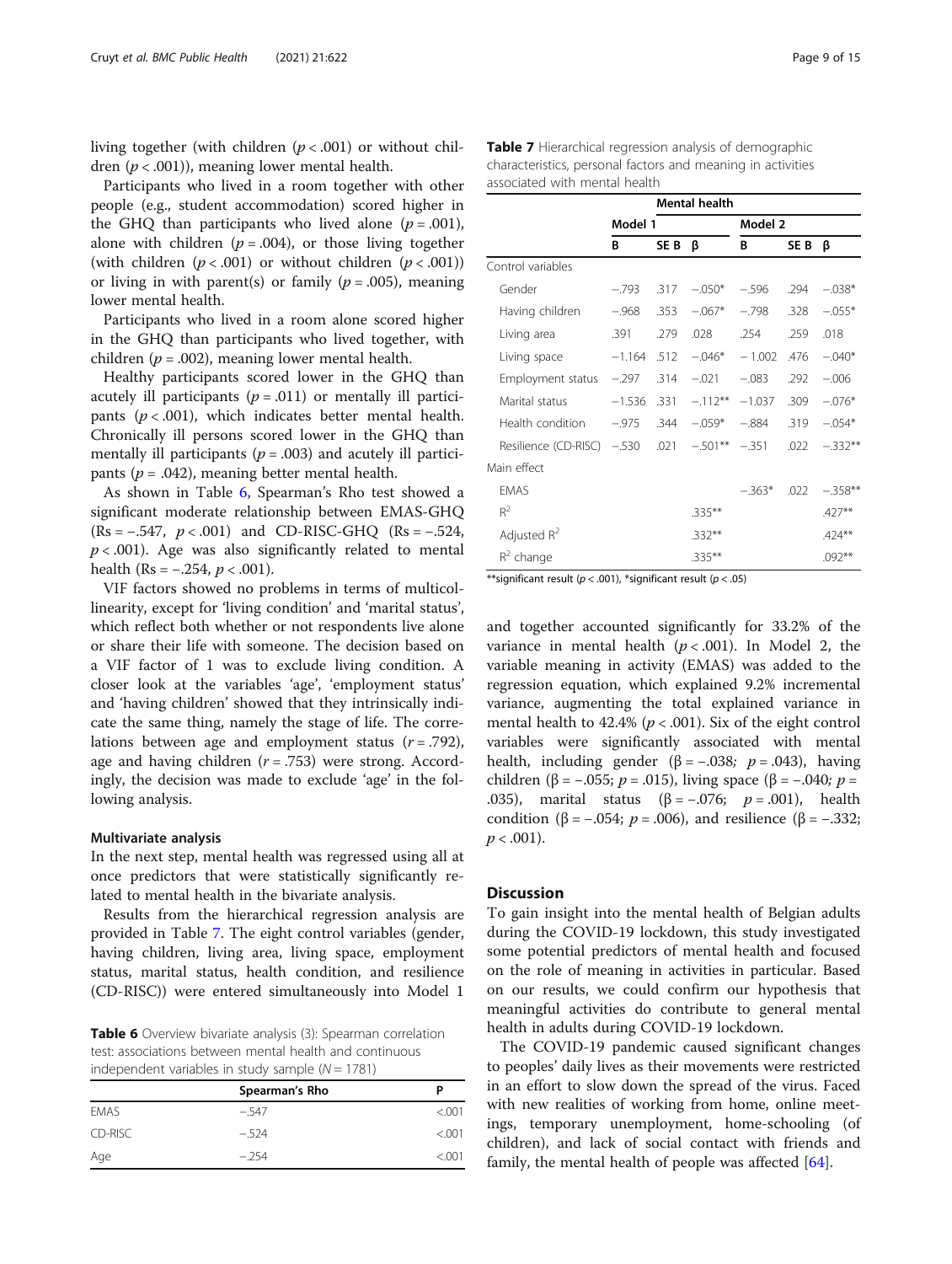Based on the discussion of Allsop and colleagues [\[65](#page-14-0)], the number of people suffering from mental health problems during a major event is often greater than the number of people suffering from physical problems. The results of our study showed low mental health among Belgian adults, which is not unexpected as current COVID-19 research showed similar results elsewhere. Using the same instrument, GHQ, researchers from the United Kingdom Household Longitudinal Study (UKHLS) [[66\]](#page-14-0) did a comparison between mental health pre-COVID-19 and during COVID-19, they found that adults had worse mental health during COVID-19 than pre-COVID-19. A follow-up study found that, in the first COVID-19 wave 29.2% of their respondents scored above the threshold on the GHQ, which indicates cases of psychiatric disorder [[67\]](#page-14-0). Furthermore, from April 2020 until June 2020, all sociodemographic groups showed significant increases in mental health problems in the UK [\[68](#page-14-0)].

The loss of mental health can, according to our study results, be partly explained by the loss of meaning in activities. Hierarchical regression showed that meaning in activities (EMAS) accounted incrementally for 9.2% of the variance in mental health (GHQ), beyond the effects of demographic and personal variables. The subjective experience of meaning associated with engagement in activity may be a key mechanism through which daily activities influence personal well-being and, according to the study results, mental health [[69](#page-14-0)–[71](#page-14-0)]. As stated, meaning in activities is a key outcome of human health and well-being and our study demonstrated that this also holds true during a pandemic, when anxiety and stress prevail [\[42,](#page-13-0) [44\]](#page-13-0).

As the forced adaptation to the lockdown measures likely caused an unintended disruption or even (temporary) loss of daily activities (e.g., work, hobbies) for most people (e.g., children, adults, and elderly), one might expect that day-to-day living, behavior, and well-being might be blurred [\[4](#page-12-0), [66\]](#page-14-0). People were forced to adapt their daily activities, and activities that could not easily be adapted — such as volunteering work, student jobs, and most affected of all, social activities outdoors — had to be discontinued [[72\]](#page-14-0). At the start of the lockdown, people experienced the measures as a temporary disruption of the situation and adapted by trying to find new ways to experience meaning in the performed activities by changing the form of the activity, searching for other activities, or changing their time investment in these activities [[73\]](#page-14-0). As the lockdown persisted, people struggled to find meaning and started to attribute the negative effects of the measures to features beyond their control (e.g., people started blaming the government that the measures were too hard). We thus assume, based on an occupational therapy model, that the temporary disruption turned into experiences of deprivation in which the people were restricted from participation in necessary meaningful activities due to circumstances outside their control [[74\]](#page-14-0).

It can be presumed that the longer the COVID-19 pandemic lasted, the more difficult it was to remain satisfied with curtailed activities, and the more people lost meaning in these activities. Due to the imposed measures, the form in which people were forced to perform their activities was reduced to basic functions (e.g. the function of shopping is to ensure oneself of the necessary ingredients to stay alive) [\[73](#page-14-0)]. People became task-oriented, yet were less likely to engage in creative thinking which is primarily driven primarily by enjoyment and a sense of meaning in activities [[75,](#page-14-0) [76](#page-14-0)]. Consequently, the form of the activities did not leave enough room for aspects of meaning, such as shopping together for fun. This could thus be an explanation of why most of the participants experienced moderate meaning in activities. Comparing this result with a normative adult group that scored high in meaning in activities under normal circumstances  $(M = 45,3)$ , we can state that the COVID-19 lockdown caused a serious loss in meaning in activities for Belgian adults [[51\]](#page-13-0). Resilience was the second strongest contributor to mental health after meaning in activity. These results are in line with other recent studies. In the face of COVID-19, people need to cope with these ongoing stressors and minimize psychological distress [[77](#page-14-0)]. Being resilient can protect against these events and make it possible to thrive from adversity [[78](#page-14-0)–[80](#page-14-0)]. In a COVID-19 study across healthcare and non-healthcare professionals, higher resilience scores were associated with lower COVID-19 related worries, as well as a reduced rate of anxiety and depression [\[14](#page-12-0)].

The demographic factors gender, having children, marital status, living space, and current health condition contributed statistically significantly to lower mental health in our study sample. Women had lower mental health than men in this study, which is in line with other COVID-19 studies of mental health in women [\[13](#page-12-0), [19](#page-12-0), [20,](#page-12-0) [22](#page-13-0)]. Females' sense of identity in activities is more affected by the social connections formed, rather than by other aspects in the activity setting [\[81](#page-14-0)]. Women seem to attach more meaning to social activities, which could hardly or no longer be carried out during COVID-19 lockdown, while men attach more meaning to physical activities that could still be performed during lockdown. The care and household tasks, in which women are usually more active, interfered much more with other activities than usual during lockdown. In Belgium, parenting adults could request corona leave to manage the care of (home-schooled) children. Seventy-five percent of the parents who claimed the leave appeared to be women [[82\]](#page-14-0). In general, women were found to be more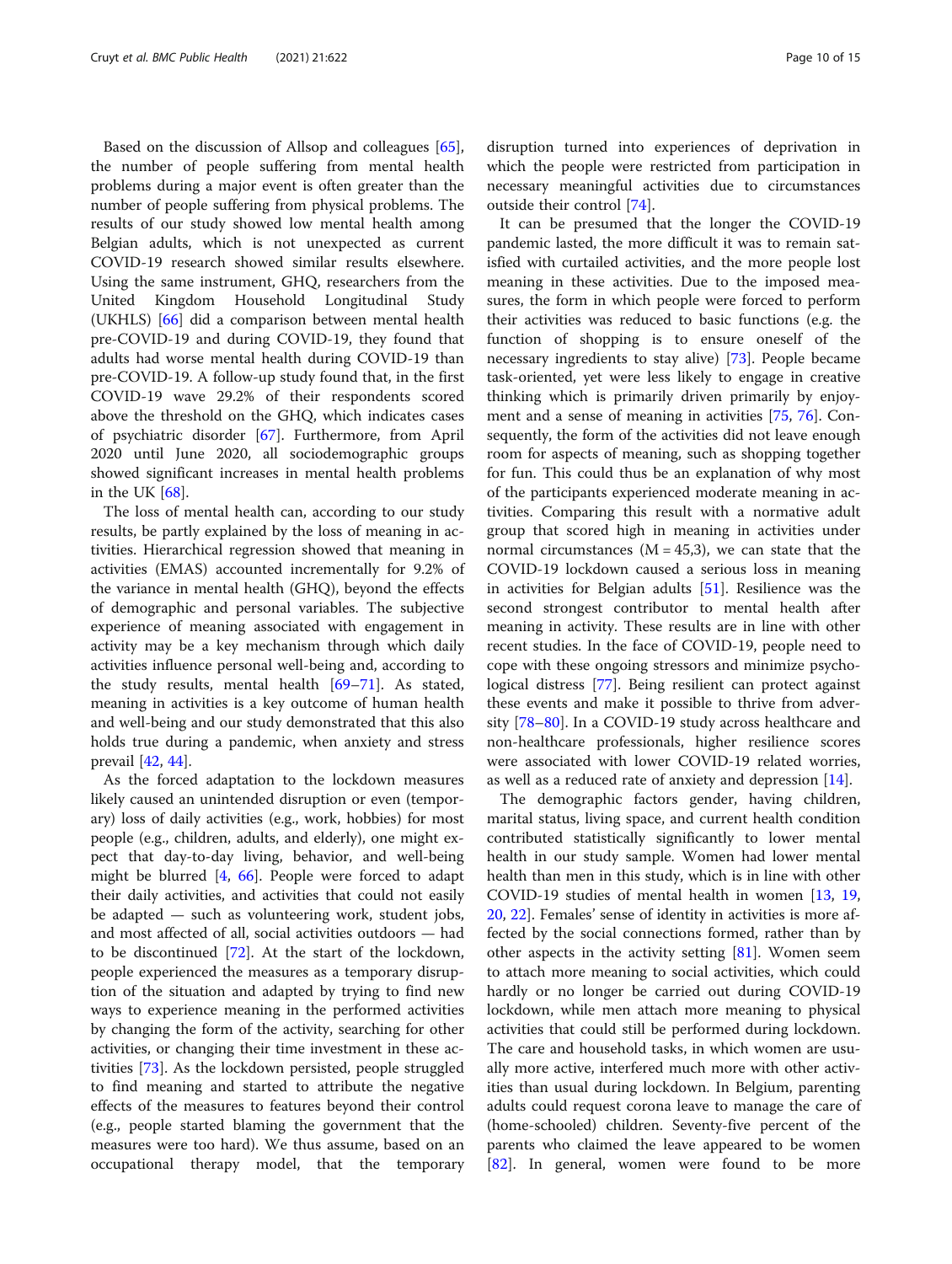susceptible to mental health related symptoms than men because they show greater emotional response [[27](#page-13-0)]. It can thus be concluded that women were found to be slightly more vulnerable in terms of mental health than men.

It seems that being married during the COVID-19 lockdown helped respondents to have better mental health. There is a considerable amount of evidence showing that married people have better mental health than never-married and divorced people [[83](#page-14-0), [84](#page-14-0)], which can be explained by the importance of the satisfaction and support associated with such a dedicated relationship [\[85\]](#page-14-0). Our study results suggest that living alone may be related to lower mental health during lockdown compared to adults who are widows or living together. Previous research has also confirmed that living with a partner is a protective factor for general psychiatric disorders during the COVID-19 crisis [[67\]](#page-14-0).

Next, our study results demonstrated that chronically ill adults need to have specific attention. They are less affected in terms of mental health during the COVID-19 lockdown compared to mentally and acutely ill adults. Moreover, it is remarkable that chronically ill persons did not statistically significantly differ from healthy people. They may have been better able to adapt to the changing situation in COVID-19 lockdown because they already experienced a loss of activity and prolonged isolation due to their illness, thus preparing them to be better able to cope with this crisis [\[86,](#page-14-0) [87\]](#page-14-0).

To our knowledge, living space has not yet been described in the COVID-19 literature as a contributor to mental health. During the COVID-19 lockdown, the strict measures prohibited outdoor activities: people only could leave the house to provide for the necessities of life or to work if telecommuting was not possible. People who lived with access to a garden or balcony, could go outside and do physical or psychological activities there. It is already proven that (physical) activities in an outdoor space can protect against mental health problems, and restricted access is likely to have negative implications for mental health [[88](#page-14-0)–[96](#page-14-0)]. People without the opportunity to go outside their house (e.g. no garden or balcony) might have experienced deprivation, which could cause the lower mental health we found in this study. Similar results were found in an epidemiological study where the type of housing children inhabited altered mental health correlates [\[97](#page-14-0)]. High-rise multiple dwelling units are inimical to the mental health of mothers with young children because of the social isolation and restricted play opportunities for children [\[97](#page-14-0)]. A study in low-income housing areas in London showed that having less access to private gardens was associated with a higher prevalence of depression [[98](#page-14-0)].

Although we found a statistically significant bivariate association between living area (rural versus urban) and

mental health in our study sample of adults, it was not a significant contributor for mental health in the multivariate analysis. This suggests that its explanatory power is limited compared to the other included predictors. Living in a rural area was associated with better mental health during the COVID-19 lockdown than living in an urban area, perhaps because it provides opportunities to take long walks outdoors and, be in nature, which positively promotes mental health [[88](#page-14-0)–[96](#page-14-0)]. However, this is contradicted in the study of Summer-Gabr [[99](#page-14-0)] in the United States, where living in urban areas appeared to show better mental health than people living in rural areas due to better access to health care and mental health services. We speculate that the meaning and potential impact of a variable such as living area on mental health might be weakened in our study as Belgium is a very small country in which the difference between rural and urban areas is less manifest. This implies that other factors, such as resilience and one's engagement in meaningful activities, might have a greater influence on mental health.

Finally, participants without children had lower mental health than adults with children. This is contrary to the common findings in the current literature. A national COVID-19 study in the US explained the low mental health in parents by the fact that parents reported worsening behavioral health for their children [[28](#page-13-0)] and unstable financial circumstances, school closure, suspended educational services for children may underlie low mental health in parents  $[100]$  $[100]$ . Our contrary results could be due to the fact that most of the participants who did not have children in our study, were students who do not belong to the working adults group.

An unexpected result is that work status was not significantly associated with mental health in the multivariate analysis, despite a bivariate association. COVID-19 studies have already shown that unemployed adults and students have a greater chance of being exposed to mental health problems [\[19](#page-12-0), [67](#page-14-0)]. Similarly, in our study, students reported lower mental health compared to employed and non-employed adults, and the latter two groups did not differ substantially in terms of mental health. These results might reflect that students were a vulnerable subgroup during COVID-19 lockdown. Alternatively, employment, as measured in our study, might be too generic a variable, which neglects the type of job one performs or its characteristics. It might be that mental health is more influenced by the extent of remote working and its interference with daily functioning at home.

Remarkably, educational level was not significantly related to mental health in our study. This contradicts previous studies that have shown people with higher degrees (above bachelor's level) experienced an increase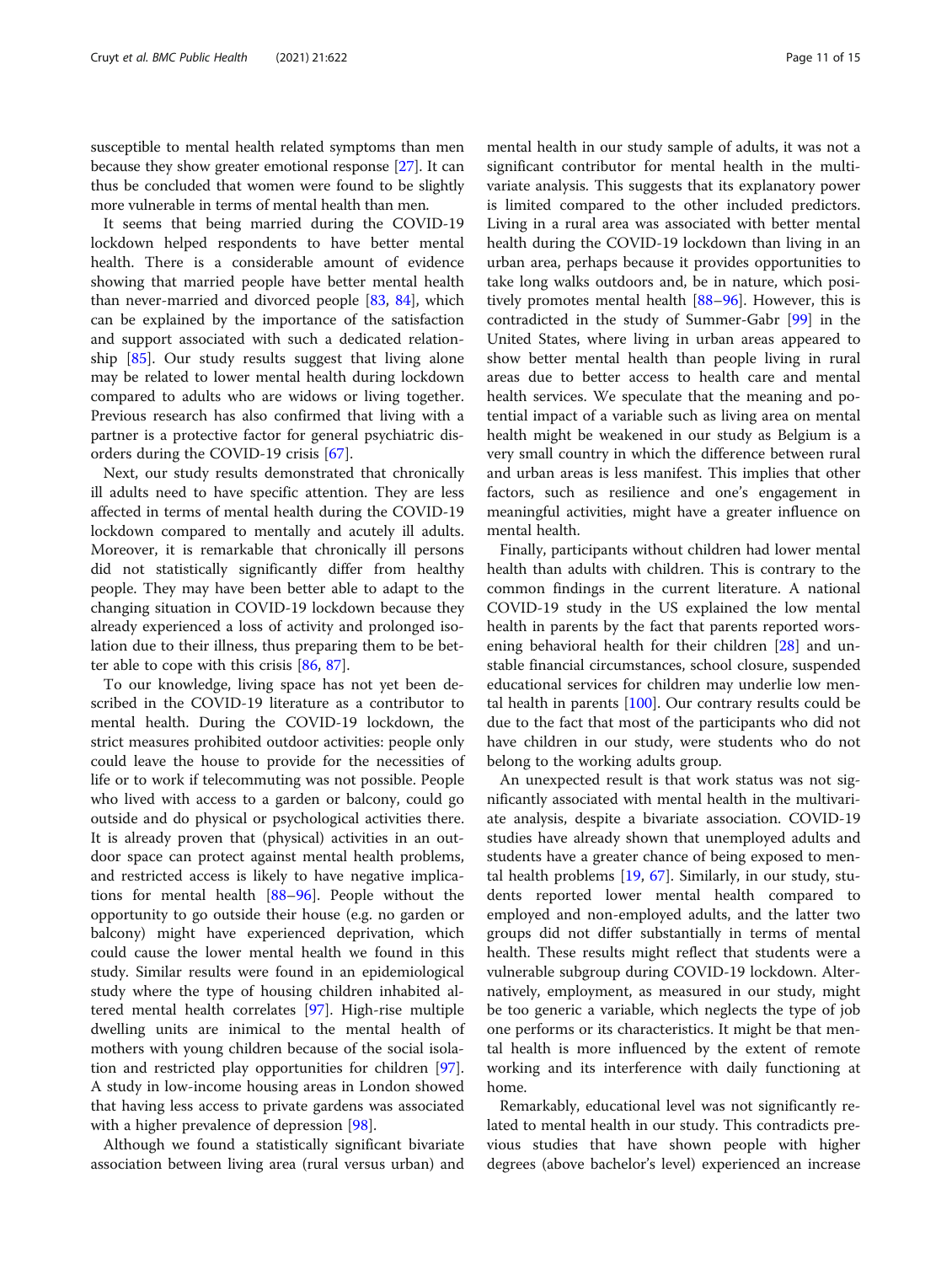in mental health problems at the time of the pandemic [[26,](#page-13-0) [68\]](#page-14-0). Our result might be due to range restriction, as the majority (76.6%) of our participants held a higher educational degree (University of Applied Sciences or University).

Nevertheless, our study demonstrated that maintaining or reconstructing meaningful activities during the COVID-19 pandemic seemed to be an important pathway to build a meaningful life in the context of profound disruption [[101\]](#page-14-0). Increasing awareness of the importance of meaningful activities in daily life might lead to more widespread recognition of the potentially detrimental effects of disruption and deprivation of such activities when these occur [[102](#page-14-0)].

The impact that isolation due to COVID-19 lockdown has on people's ability to achieve a sense of occupational balance, defined as a balance of engagement in occupations that leads to well-being [[103\]](#page-14-0), is alarming. Occupational therapists thus have a critical role to play in helping people respond to this type of crisis [\[104](#page-14-0)], and leaders in the profession have articulated its relevance in supporting mental health and wellbeing in populations worldwide [[101,](#page-14-0) [105](#page-14-0), [106\]](#page-14-0). Occupational therapists have already learned a lot from their clients about how everyday life might be rebuilt within constraining parameters that are out of the client's control. Our unique occupational focus can be central in identifying new and creative solutions in response to the unprecedented and challenging COVID-19 crisis, as we have the right knowledge and the creativity to respond to the massive impact of the COVID-19 pandemic on our clients and the general population [\[104](#page-14-0)]. Providing meaningful activities during social lockdown is an important point of attention that, in addition to health and economic aspects, should be taken into account when deciding on measures concerning COVID-19.

To our knowledge, this is one of the first national sample studies to consider a comprehensive set of factors that might contribute to adults' mental health, and in particular, identified meaningful activities as a plausible key predictor of mental health during times of global crisis.

#### Conclusion

The findings suggest that sociodemographic factors, resilience, and meaning in activities were associated with reduced mental health. Each of the seven identified factors has to be taken into account to emerge from lockdown in a sustainable way and from a social perspective, to maintain mental health. This study stressed the importance of activities during COVID-19 and raises a new idea that could be interesting for health policymakers during and beyond COVID-19: besides economical and health aspects, meaning in activities must also be taken into account throughout lockdown decision-making processes and measures.

#### Methodological considerations / limitations

The presented results need to be interpreted with caution owing to some study limitations. First, because this study was initiated during the COVID-19 pandemic, we could not rely on data from the Belgian population regarding resilience, mental health, and meaningful activities from the period before the pandemic. As a consequence, comparisons were not possible and we were unable to capture changes or trajectories in mental health or any of the identified predictors.

Second, the GHQ-12 failed to be a clinical assessment in this study. Results should be interpreted with caution and do not mean that people with low mental health have a mental illness [[66\]](#page-14-0).

Third, as our findings are based on a cross-sectional research design, no causal statements can be inferred. Although the present study has shown that there is a strong positive relationship between meaningful activities and mental health in Belgian adults, further longitudinal studies are needed to investigate potential causal effects.

Fourth, as the participants in our sample are not completely representative of the whole Belgium population, future researchers might investigate the generalizability of the study findings to other target groups and countries as well.

Fifth, exclusively self-reported measures were used in this study. These measures can cause common method variance, which can influence results [\[107](#page-14-0)]. The authors of this study did, however, take precautions to reduce this possible effect by indicating that there were no right or wrong answers, by guaranteeing anonymity, and by using existing valid scales with sufficient internal consistency. Future research might incorporate ratings from multiple sources (e.g., peer ratings) or assess more objective indicators and measures, in addition to subjective measures. Finally, another drawback of a selfreported online survey is that participants who have questions cannot address them directly to the researcher. To give participants the opportunity to raise questions we did include, however, an open field question at the end of the survey (last question), for this purpose, and the contact details of the first author of this study were given at the start of the survey and participants were encouraged to e-mail with questions and comments regarding the survey as well.

#### Abbreviations

COVID-19: Coronavirus Disease; WHO: World Health Organization; SARS: Severe Acute Respiratory Syndrome; H: Hypothesis; STROBE: Strengthening the Reporting of Observational Studies in Epidemiology; ICF: International Classification of Functioning, Disability and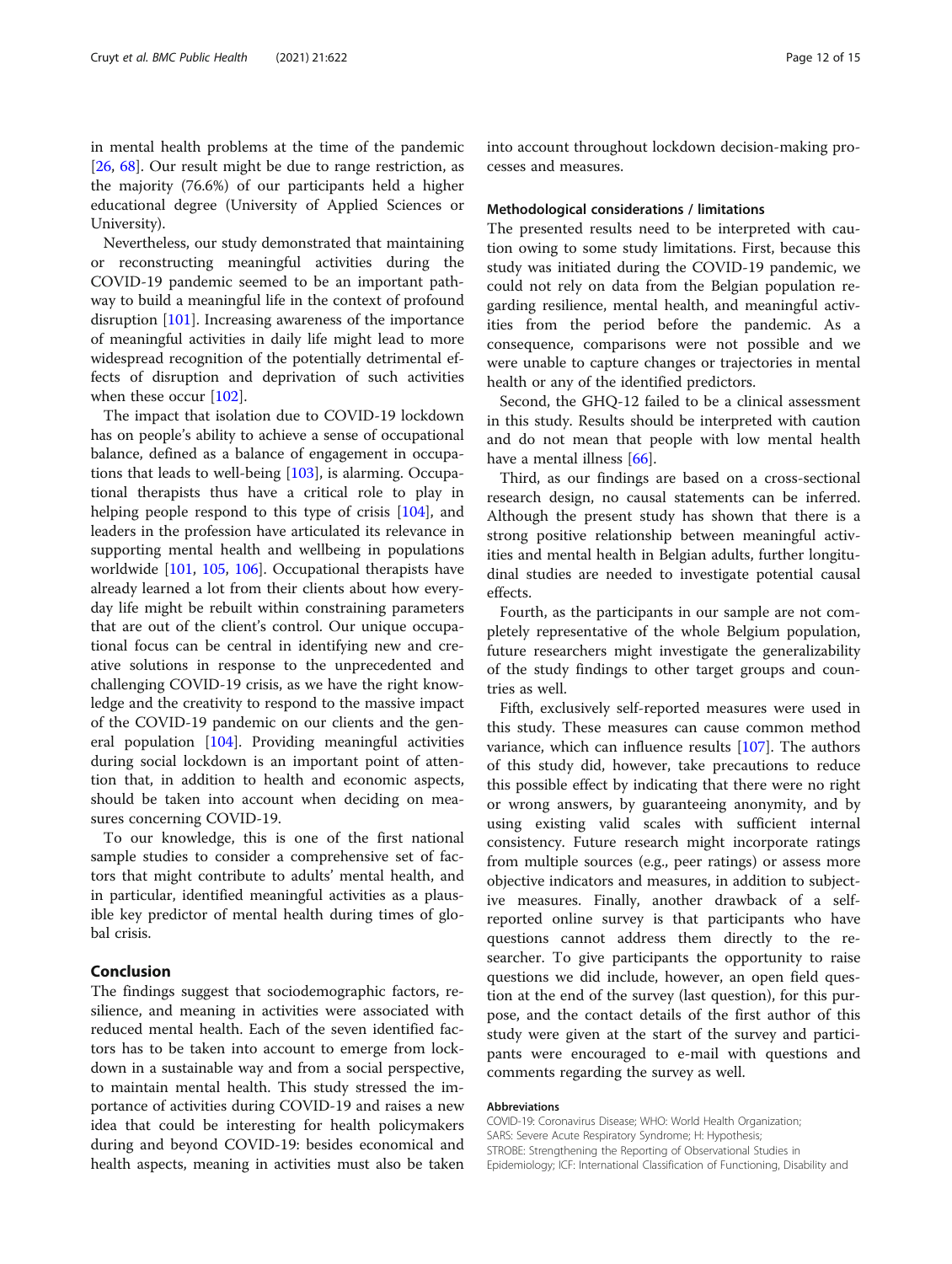<span id="page-12-0"></span>Health; GHQ: General Health Questionnaire; CD-RISC: Connor-Davidson Resilience Scale; EMAS: Engagement in Meaningful Activities Survey; VIF: Variance Inflation Factor; UKHLS: United Kingdom Household Longitudinal Study

#### Acknowledgements

Not applicable.

#### Authors' contributions

EC made the largest contributions throughout the research. She initialized the research and made the web survey, did the data analysis, and wrote the article. Everything happened under the supervision of the promoters and in consultation with the other authors. She agreed both to be personally accountable for the author's own contributions. DVP and VDVD were the main promoters of the first author (EC), made substantial contributions throughout the research, helped in the interpretation of data, helped to create the web survey, improved the writing, approved the submitted version and agreed both to be personally accountable for the author's own contributions. DLM, VP, CP, DPR, and OK made substantial contributions throughout the research, helped to analyze the data, helped to create the web survey, improved the writing, approved the submitted version and agreed both to be personally accountable for the author's own contributions. SA helped to translate the web survey, improved the writing, helped to create the web survey, approved the submitted version, and agreed both to be personally accountable for the author's own contributions. RBM, MBJA, FSAJ, and VML helped to translate and create the web survey, improved the writing, approved the submitted version, and agreed both to be personally accountable for the author's own contributions.

#### Funding

There was no funding for this research project.

#### Availability of data and materials

The datasets used and/or analyzed during the current study are available from the corresponding author on reasonable request.

#### Declarations

#### Ethics approval and consent to participate

This study was approved (April 10, 2020) by the Ethical Committee of Ghent University (BC-07585). Participants gave informed consent by clicking on the survey's next page button confirming they read the information. All methods were carried out in accordance with relevant guidelines and regulations.

#### Consent for publication

Not applicable.

#### Competing interests

The authors declare that they have no competing interests.

#### Author details

<sup>1</sup> Faculty of Medicine and Health Sciences, Department of Rehabilitation Sciences, Occupational Therapy, Physiotherapy and Speech-language Pathology/Audiology, Ghent University, Corneel Heymanslaan 10, B3, entrance 46, 9000 Ghent, Belgium. <sup>2</sup>Department of Occupational Therapy, Artevelde University College, Ghent, Belgium. <sup>3</sup>Mental Health Research group, Frailty in Ageing Research Group, Vrije Universiteit Brussel, Brussels, Belgium. <sup>4</sup>Faculty of Psychology and Educational Sciences, Department of Work, Organization and Society, Ghent University, Ghent, Belgium. 5 Department of Physiotherapy (Occupational Therapy), University of Malaga, Málaga, Spain. <sup>6</sup>Psychological Sciences Research Institute, Université catholique de Louvain, Louvain-la-Neuve, Belgium. <sup>7</sup>Department of Experimental Psychology, Ghent University, Ghent, Belgium. <sup>8</sup>Research group on Methodology, Methods, Models and Outcomes of Health and Social Sciences (M3O), Faculty of Health Science and Welfare, University of Vic-Central University of Catalonia (UVIC-UCC), 08500 Vic, Spain. <sup>9</sup>Department of Occupational Therapy. School of Health Sciences, Catholic University of<br>Murcia, Murcia, Spain. <sup>10</sup>Research Group GrEUIT, Escola Universitària d'Infermeria i Teràpia Ocupacional de Terrassa (EUIT), Universitat Autònoma de Barcelona, Terrassa, Spain.

Received: 17 December 2020 Accepted: 22 March 2021 Published online: 30 March 2021

#### References

- 1. Nishiura H, Jung SM, Linton NM, Kinoshita R, Yang Y, Hayashi K, et al. The extent of transmission of novel coronavirus in Wuhan, China, 2020. J Clin Med. 2020;9(2):330. <https://doi.org/10.3390/jcm9020330>.
- 2. Chan KW, Wong VT, Tang SCW. COVID-19: an update on the epidemiological, clinical, preventive and therapeutic evidence and guidelines of integrative Chinese–Western medicine for the management of 2019 novel coronavirus disease. Am J Chinese Med. 2020;48(03):737–62. <https://doi.org/10.1142/S0192415X20500378>.
- 3. Mahase E. China coronavirus: WHO declares international emergency as death toll exceeds 200. BMJ. 2020;368:m408.
- 4. Haug N, Geyrhofer L, Londei A, Dervic E, Desvars-Larrive A, Loreto V, et al. Ranking the effectiveness of worldwide COVID-19 government interventions. Nat Hum Behav. 2020;4(12):1303–12. [https://doi.org/10.1038/](https://doi.org/10.1038/s41562-020-01009-0) [s41562-020-01009-0](https://doi.org/10.1038/s41562-020-01009-0).
- 5. World Health Organization. Consensus document on the epidemiology of severe acute respiratory syndrome (SARS) 2003. Geneva: World Health Organization; 2005.
- 6. Silva CA, Queiroz LB, Fonseca CdB, et al. Spotlight for healthy adolescents and adolescents with preexisting chronic diseases during the COVID-19 pandemic. Clinics. 2020;75:e1931.
- 7. Sciensano. Brussels. [Coronavirus in numbers and maps 2020]. Available from: [https://www.coronaviruscovid19.be/coronavirus-cijfers.](https://www.coronaviruscovid19.be/coronavirus-cijfers) Dutch. Accessed 14 Oct 2020.
- 8. Preti E, Di Mattei V, Perego G, et al. The psychological impact of epidemic and pandemic outbreaks on healthcare workers: rapid review of the evidence. Curr Psychiatry Rep. 2020;22(8):1–22.
- 9. Khademian F, Delavari S, Koohjani Z, et al. An investigation of depression, anxiety, and stress and its relating factors during COVID-19 pandemic in Iran. BMC Public Health. 2021;21:275. [https://doi.org/10.1186/s12889-021-1](https://doi.org/10.1186/s12889-021-10329-3) [0329-3.](https://doi.org/10.1186/s12889-021-10329-3)
- 10. Holmes EA, O'Connor RC, Perry VH, Tracey I, Wessely S, Arseneault L, et al. Multidisciplinary research priorities for the COVID-19 pandemic: a call for action for mental health science. Lancet Psychiatry. 2020;7(6):547–60. [https://doi.org/10.1016/S2215-0366\(20\)30168-1.](https://doi.org/10.1016/S2215-0366(20)30168-1)
- 11. Brooks SK, Webster RK, Smith LE, Woodland L, Wessely S, Greenberg N, et al. The psychological impact of quarantine and how to reduce it: rapid review of the evidence. Lancet. 2020;395(10227):912–20. [https://doi.org/10.1016/](https://doi.org/10.1016/S0140-6736(20)30460-8) [S0140-6736\(20\)30460-8](https://doi.org/10.1016/S0140-6736(20)30460-8).
- 12. Khan KS, Mamun MA, Griffiths MD, Ullah I. The mental health impact of the COVID-19 pandemic across different cohorts. Int J Ment Health Addic. 2020. [https://doi.org/10.1007/s11469-020-00367-0.](https://doi.org/10.1007/s11469-020-00367-0)
- 13. Spoorthy MS, Pratapa SK, Mahant S. Mental health problems faced by healthcare workers due to the COVID-19 pandemic– a review. Asian J Psychiatry. 2020;51:102–19.
- 14. Barzilay R, Moore TM, Greenberg DM, et al. Resilience, COVID-19-related stress, anxiety and depression during the pandemic in a large population enriched for healthcare providers. Transl Psychiatry. 2020;10(1):1–8.
- 15. Zaka A, Shamloo SE, Fiorente P, et al. COVID-19 pandemic as a watershed moment: a call for systematic psychological health care for frontline medical staff. London: SAGE Publications Sage UK; 2020.
- 16. Zandifar A, Badrfam R. Iranian mental health during the COVID-19 epidemic. Asian J Psychiatry. 2020;51:101990. [https://doi.org/10.1016/j.ajp.2020.101990.](https://doi.org/10.1016/j.ajp.2020.101990)
- 17. Shigemura J, Ursano RJ, Morganstein JC, Kurosawa M, Benedek DM. Public responses to the novel 2019 coronavirus (2019-nCoV) in Japan: mental health consequences and target populations. Psychiatry Clin Neurosci. 2020; 74(4):281–2. [https://doi.org/10.1111/pcn.12988.](https://doi.org/10.1111/pcn.12988)
- 18. Williams R, Jenkins DA, Ashcroft DM, Brown B, Campbell S, Carr MJ, et al. Diagnosis of physical and mental health conditions in primary care during the COVID-19 pandemic: a retrospective cohort study. Lancet Public Health. 2020;5(10):e543–50. [https://doi.org/10.1016/S2468-2667\(20\)30201-2](https://doi.org/10.1016/S2468-2667(20)30201-2).
- 19. Solomou I, Constantinidou F. Prevalence and predictors of anxiety and depression symptoms during the COVID-19 pandemic and compliance with precautionary measures: age and sex matter. Int J Environ Res Public Health. 2020;17(14):4924. [https://doi.org/10.3390/ijerph17144924.](https://doi.org/10.3390/ijerph17144924)
- 20. Wang C, Pan R, Wan X, Tan Y, Xu L, Ho CS, et al. Immediate psychological responses and associated factors during the initial stage of the 2019 coronavirus disease (COVID-19) epidemic among the general population in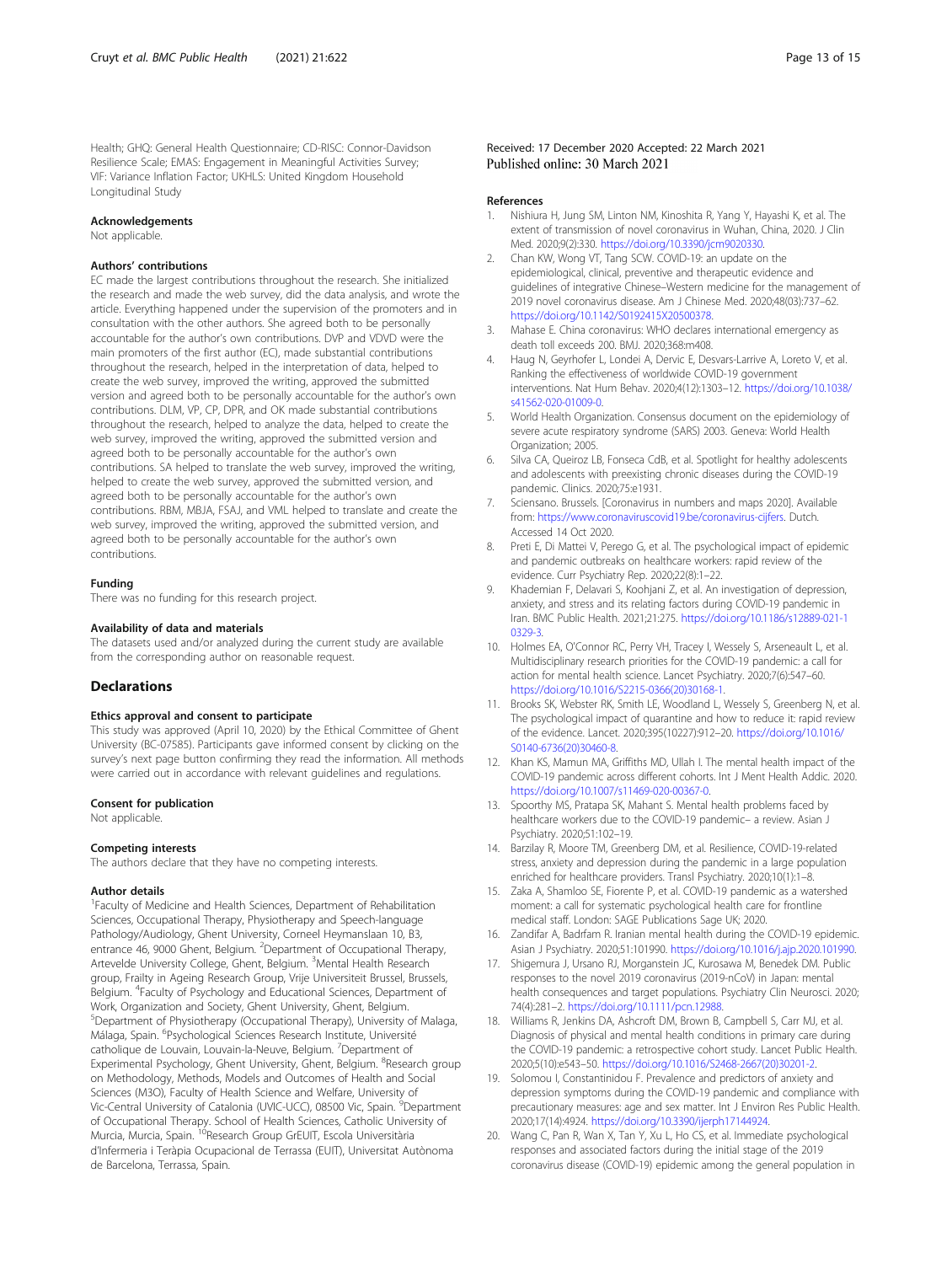<span id="page-13-0"></span>China. Int J Environ Res Public Health. 2020;17(5):1729. [https://doi.org/10.33](https://doi.org/10.3390/ijerph17051729) [90/ijerph17051729](https://doi.org/10.3390/ijerph17051729).

- 21. Huang Y, Zhao N. Generalized anxiety disorder, depressive symptoms and sleep quality during COVID-19 outbreak in China: a web-based crosssectional survey. Psychiatry Res. 2020;288:112954. [https://doi.org/10.1016/j.](https://doi.org/10.1016/j.psychres.2020.112954) [psychres.2020.112954.](https://doi.org/10.1016/j.psychres.2020.112954)
- 22. Lee CM, Cadigan JM, Rhew IC. Increases in loneliness among young adults during the COVID-19 pandemic and association with increases in mental health problems. J Adolesc Health. 2020;67(5):714–7. [https://doi.org/10.1016/](https://doi.org/10.1016/j.jadohealth.2020.08.009) [j.jadohealth.2020.08.009.](https://doi.org/10.1016/j.jadohealth.2020.08.009)
- 23. Guo Y, Cheng C, Zeng Y, Li Y, Zhu M, Yang W, et al. Mental health disorders and associated risk factors in quarantined adults during the COVID-19 outbreak in China: cross-sectional study. J Med Internet Res. 2020;22(8): e20328. [https://doi.org/10.2196/20328.](https://doi.org/10.2196/20328)
- 24. National Center for Health Statistics. Mental health: household pulse survey. US Centers for Disease Control and Prevention. 2020 Available from: [https://www.](https://www.cdc.gov/nchs/covid19/pulse/mental-health.htm) [cdc.gov/nchs/covid19/pulse/mental-health.htm.](https://www.cdc.gov/nchs/covid19/pulse/mental-health.htm) Retrieved 25 Jan 2021.
- 25. McGinty EE, Presskreischer R, Han H, et al. Psychological distress and loneliness reported by US adults in 2018 and April 2020. JAMA. 2020;324(1): 93–4. <https://doi.org/10.1001/jama.2020.9740>.
- 26. Islam MS, Ferdous MZ, Potenza MN. Panic and generalized anxiety during the COVID-19 pandemic among Bangladeshi people: an online pilot survey early in the outbreak. J Affect Disord. 2020;276:30-7. [https://doi.org/10.1016/](https://doi.org/10.1016/j.jad.2020.06.049) i.jad.2020.06.049.
- 27. Wu M, Xu W, Yao Y, et al. Mental health status of students' parents during COVID-19 pandemic and its influence factors. Gen Psychiatry. 2020;33(4):e100250.
- 28. Patrick SW, Henkhaus LE, Zickafoose JS, et al. Well-being of parents and children during the COVID-19 pandemic: a national survey. Pediatrics. 2020;146(4):e2020016824.
- 29. Cao W, Fang Z, Hou G, et al. The psychological impact of the COVID-19 epidemic on college students in China. Psychiatry Res. 2020;112934.
- 30. Chen P, Mao L, Nassis G, et al. Coronavirus disease (COVID-19): the need to maintain regular physical activity while taking precautions. J Sport Health Sci. 2020;9(2):103–4. [https://doi.org/10.1016/j.jshs.2020.02.001.](https://doi.org/10.1016/j.jshs.2020.02.001)
- 31. Kondo N, Kazama M, Suzuki K, Yamagata Z. Impact of mental health on daily living activities of Japanese elderly. Prev Med. 2008;46(5):457–62. [https://doi.org/10.1016/j.ypmed.2007.12.007.](https://doi.org/10.1016/j.ypmed.2007.12.007)
- 32. Bjørkedal STB, Bejerholm U, Eplov LF, et al. Meaningful activities and recovery (MA&R): the effect of a novel rehabilitation intervention among persons with psychiatric disabilities on activity engagement—study protocol for a randomized controlled trial. Trials. 2020;21(1):1–11.
- 33. Kingston T, Scully PJ, Browne DJ, et al. Functional outcome and service engagement in major depressive disorder with psychotic features: comparisons with schizophrenia, schizoaffective disorder and bipolar disorder in a 6-year follow-up of the Cavan-Monaghan first episode psychosis study (CAMFEPS). CNS Neurosci Ther. 2018;24(7):633–40.
- 34. Goldberg B, Brintnell ES, Goldberg J. The relationship between engagement in meaningful activities and quality of life in persons disabled by mental illness. Occup Ther Ment Health. 2002;18(2):17–44. [https://doi.org/10.1300/](https://doi.org/10.1300/J004v18n02_03) [J004v18n02\\_03](https://doi.org/10.1300/J004v18n02_03).
- 35. Petruseviciene D, Surmaitiene D, Baltaduoniene D, et al. Effect of community-based occupational therapy on health-related quality of life and engagement in meaningful activities of women with breast Cancer. Occup Ther Int. 2018;2018:6798697.
- 36. Bjorkedal ST, Torsting AM, Moller T. Rewarding yet demanding: client perspectives on enabling occupations during early stages of recovery from schizophrenia. Scand J Occup Ther. 2016;23(2):97–106. [https://doi.org/10.31](https://doi.org/10.3109/11038128.2015.1082624) [09/11038128.2015.1082624](https://doi.org/10.3109/11038128.2015.1082624).
- 37. Gould A, DeSouza S, Rebeiro-Gruhl LK. And then I lost that life: a shared narrative of four young men with schizophrenia. Br J Occup Ther. 2005; 68(10):467–73. [https://doi.org/10.1177/030802260506801005.](https://doi.org/10.1177/030802260506801005)
- 38. Bejerholm U. Relationships between occupational engagement and status of and satisfaction with sociodemographic factors in a group of people with schizophrenia. Scand J Occup Ther. 2010;17(3):244–54. [https://doi.org/1](https://doi.org/10.3109/11038120903254323) [0.3109/11038120903254323](https://doi.org/10.3109/11038120903254323).
- 39. Bejerholm U, Areberg C. Factors related to the return to work potential in persons with severe mental illness. Scand J Occup Ther. 2014;21(4):277–86. [https://doi.org/10.3109/11038128.2014.889745.](https://doi.org/10.3109/11038128.2014.889745)
- 40. Lexén A, Bejerholm U. Occupational engagement and cognitive functioning among persons with schizophrenia: an explorative study. Scand J Occup Ther. 2018;25(3):172–9. <https://doi.org/10.1080/11038128.2017.1290135>.
- 41. Bejerholm U, Eklund M. Construct validity of a newly developed instrument: profile of occupational engagement in people with schizophrenia, POES. Nord J Psychiatry. 2006;60(3):200–6. [https://doi.](https://doi.org/10.1080/08039480600636239) [org/10.1080/08039480600636239.](https://doi.org/10.1080/08039480600636239)
- 42. Ryff CD, Singer B. The role of purpose in life and personal growth in positive human health. Mahwah: Lawrence Erlbaum Associates Publishers: 1998
- 43. Baumeister RF, Scholar FEE. Meanings of life. New York: Guilford Press; 1991.
- 44. Roepke AM, Jayawickreme E, Riffle OM. Meaning and health: a systematic review. Appl Res Qual Life. 2014;9(4):1055–79. [https://doi.org/10.1007/s114](https://doi.org/10.1007/s11482-013-9288-9) [82-013-9288-9](https://doi.org/10.1007/s11482-013-9288-9).
- 45. Reker GT, Wong PT. Aging as an individual process: toward a theory of personal meaning. In: Birren JE, Bengtson VL, editors. Emergent theories of aging. Cham: Springer Publishing Company; 1988. p. 214–46.
- 46. Clark F, Azen SP, Zemke R, et al. Occupational therapy for independent-living older adults: a randomized controlled trial. JAMA. 1997;278(16):1321–6. [https://](https://doi.org/10.1001/jama.1997.03550160041036) [doi.org/10.1001/jama.1997.03550160041036](https://doi.org/10.1001/jama.1997.03550160041036).
- 47. Smith N, Towers A-M, Palmer S, et al. Being occupied: supporting 'meaningful activity' in care homes for older people in England. Ageing Soc. 2018;38(11):2218–40. [https://doi.org/10.1017/S0144686X17000678.](https://doi.org/10.1017/S0144686X17000678)
- 48. Von Elm E, Altman DG, Egger M, et al. The strengthening the reporting of observational studies in epidemiology (STROBE) statement: guidelines for reporting observational studies. Ann Intern Med. 2007;147(8):573–7. [https://](https://doi.org/10.7326/0003-4819-147-8-200710160-00010) [doi.org/10.7326/0003-4819-147-8-200710160-00010](https://doi.org/10.7326/0003-4819-147-8-200710160-00010).
- 49. WHO. International classification of functioning, disability and health: ICF: Geneva: World Health Organization; 2001.
- 50. Eakman AM. Convergent validity of the Engagement in Meaningful Activities Survey in a college sample. OTJR (Thorofare, N J). 2011;31(1):23–32.
- 51. De Cocker K, Ketels M, Bennie JA, et al. Is device-based total and domainspecific sedentary behaviour associated with psychological distress in Flemish workers? Eur J Pub Health. 2020;31(1):151–6. [https://doi.org/10.1](https://doi.org/10.1093/eurpub/ckaa144) [093/eurpub/ckaa144](https://doi.org/10.1093/eurpub/ckaa144).
- 52. Hooyberg A, Roose H, Grellier J, Elliott LR, Lonneville B, White MP, et al. General health and residential proximity to the coast in Belgium: results from a cross-sectional health survey. Environ Res. 2020;184:109225. [https://](https://doi.org/10.1016/j.envres.2020.109225) [doi.org/10.1016/j.envres.2020.109225.](https://doi.org/10.1016/j.envres.2020.109225)
- 53. Poppelmonde J. [Second wave mentally weighs even heavier than first wave] [internet. De Standaard. Available from: [https://www.standaard.be/](https://www.standaard.be/cnt/dmf20201117_98085722) [cnt/dmf20201117\\_98085722.](https://www.standaard.be/cnt/dmf20201117_98085722) Dutch. Accessed 20 November 2020.
- 54. Goldberg DP, Gater R, Sartorius N, et al. The validity of two versions of the GHQ in the WHO study of mental illness in general health care. Psych Med. 1997;27(1):191–7. <https://doi.org/10.1017/S0033291796004242>.
- 55. Connor KM, Davidson JR. Development of a new resilience scale: the Connor-Davidson resilience scale (CD-RISC). Depress Anxiety. 2003;18(2):76– 82. <https://doi.org/10.1002/da.10113>.
- 56. Southwick SM, Bonanno GA, Masten AS, Panter-Brick C, Yehuda R. Resilience definitions, theory, and challenges: interdisciplinary perspectives. Eur J Psychotraumatol. 2014;5(1):25338. [https://doi.org/10.3402/ejpt.v5.25338.](https://doi.org/10.3402/ejpt.v5.25338)
- 57. Campbell-Sills L, Stein MB. Psychometric analysis and refinement of the Connor–Davidson resilience scale (CD-RISC): validation of a 10-item measure of resilience. J Trauma Stress. 2007;20(6):1019–28. [https://doi.](https://doi.org/10.1002/jts.20271) [org/10.1002/jts.20271](https://doi.org/10.1002/jts.20271).
- 58. Notario-Pacheco B, Solera-Martínez M, Serrano-Parra MD, Bartolomé-Gutiérrez R, García-Campayo J, Martínez-Vizcaíno V. Reliability and validity of the Spanish version of the 10-item Connor-Davidson resilience scale (10 item CD-RISC) in young adults. Health Qual Life Outcomes. 2011;9(1):63. [https://doi.org/10.1186/1477-7525-9-63.](https://doi.org/10.1186/1477-7525-9-63)
- 59. Wang L, Shi Z, Zhang Y, Zhang Z. Psychometric properties of the 10 item Connor–Davidson resilience scale in Chinese earthquake victims. Psychiatry Clin Neurosci. 2010;64(5):499–504. [https://doi.org/10.1111/j.144](https://doi.org/10.1111/j.1440-1819.2010.02130.x) [0-1819.2010.02130.x.](https://doi.org/10.1111/j.1440-1819.2010.02130.x)
- 60. Antúnez JM, Navarro JF, Adan A. Circadian typology is related to resilience and optimism in healthy adults. Chronobiol Int. 2015;32(4):524–30. [https://](https://doi.org/10.3109/07420528.2015.1008700) [doi.org/10.3109/07420528.2015.1008700.](https://doi.org/10.3109/07420528.2015.1008700)
- 61. Kuiper H, van Leeuwen CC, Stolwijk-Swüste JM, et al. Measuring resilience with the Connor–Davidson resilience scale (CD-RISC): which version to choose? Spinal Cord. 2019;57(5):360–6. [https://doi.org/10.103](https://doi.org/10.1038/s41393-019-0240-1) [8/s41393-019-0240-1](https://doi.org/10.1038/s41393-019-0240-1).
- 62. Eakman AM. Measurement characteristics of the engagement in meaningful activities survey in an age-diverse sample. Am J Occup Ther. 2012;66(2):e20– 9. [https://doi.org/10.5014/ajot.2012.001867.](https://doi.org/10.5014/ajot.2012.001867)